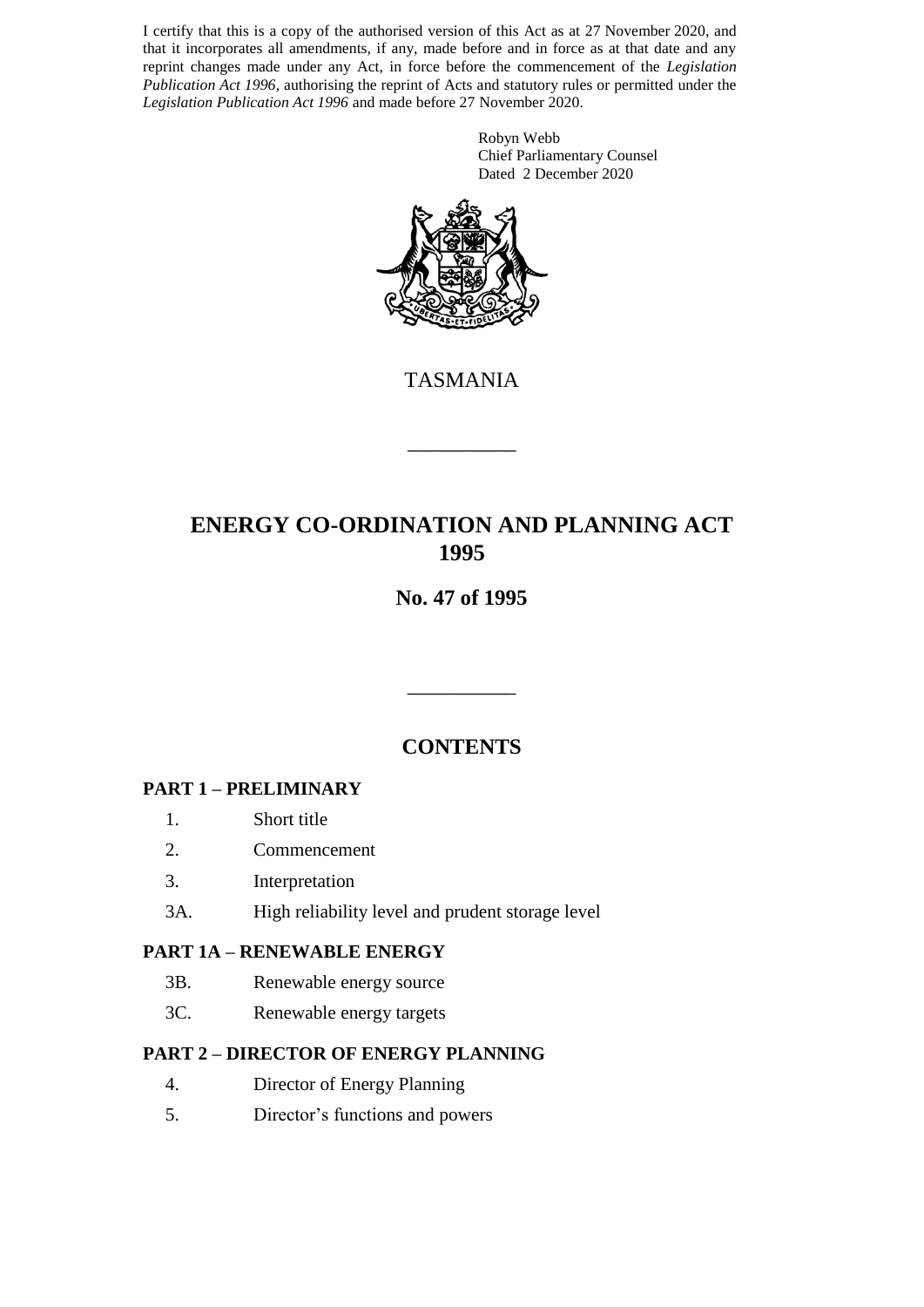- 6. Staff
- 7. Delegation
- 8. Directions from Minister

#### **PART 2A – MONITOR AND ASSESSOR FOR ENERGY SECURITY AND ENERGY SECURITY CO-ORDINATOR**

#### *Division 1 – Monitor and Assessor for Energy Security*

- 8A. Monitor and Assessor for Energy Security
- 8B. Assessor's functions and powers
- 8C. Reports by Assessor

#### *Division 2 – Energy Security Co-ordinator*

- 8D. Energy Security Co-ordinator
- 8E. Functions and powers of Co-ordinator

#### *Division 3 – Recovery plans*

| 8F. | Assessor may require PSL recovery plan from Hydro  |
|-----|----------------------------------------------------|
| 8G. | Assessor must require HRL recovery plan from Hydro |
| 8H. | Information to be included in recovery plans       |
| 8I. | Approval of HRL recovery plan                      |
| 8J. | Implementation and reporting of recovery plan      |
| 8K. | Risk to electricity supply                         |
|     |                                                    |

#### *Division 4 – General*

| 8L. | Directions from Minister                          |
|-----|---------------------------------------------------|
| 8M. | Assessor and Co-ordinator may require information |
| 8N. | Obligation to preserve confidentiality            |

#### **PART 3 – OBTAINING OF INFORMATION BY DIRECTOR**

- 9. Director may require information to be given
- 10. Trade secrets
- 11. Obligation to comply with request

#### **PART 4 – GENERAL**

- 12. Committees
- 13. Annual report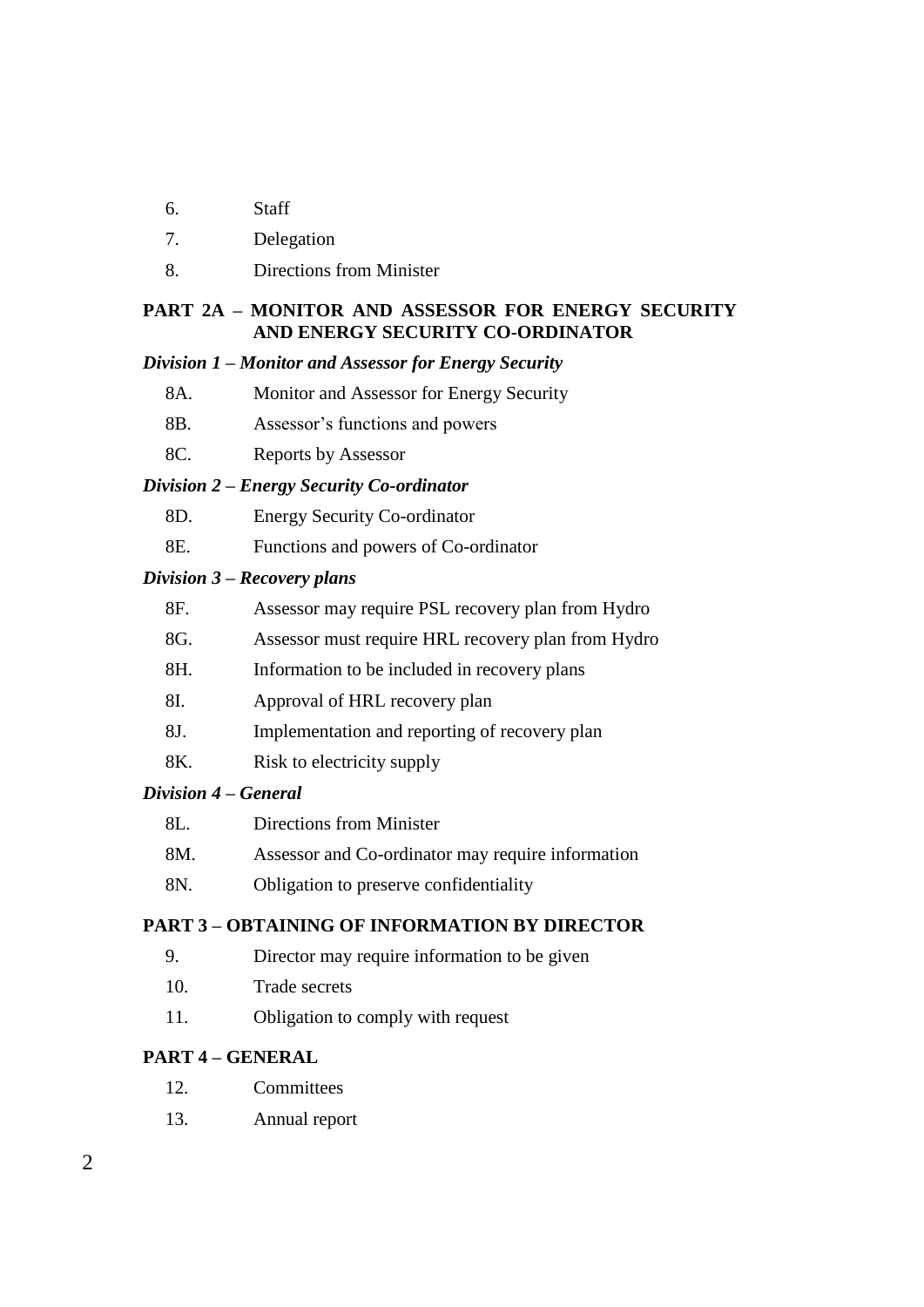- 13AA. Provision of certain information not to be regarded as restrictive trade practice
- 13A. Immunity from liability
- 14. Regulations
- 15. Administration of Act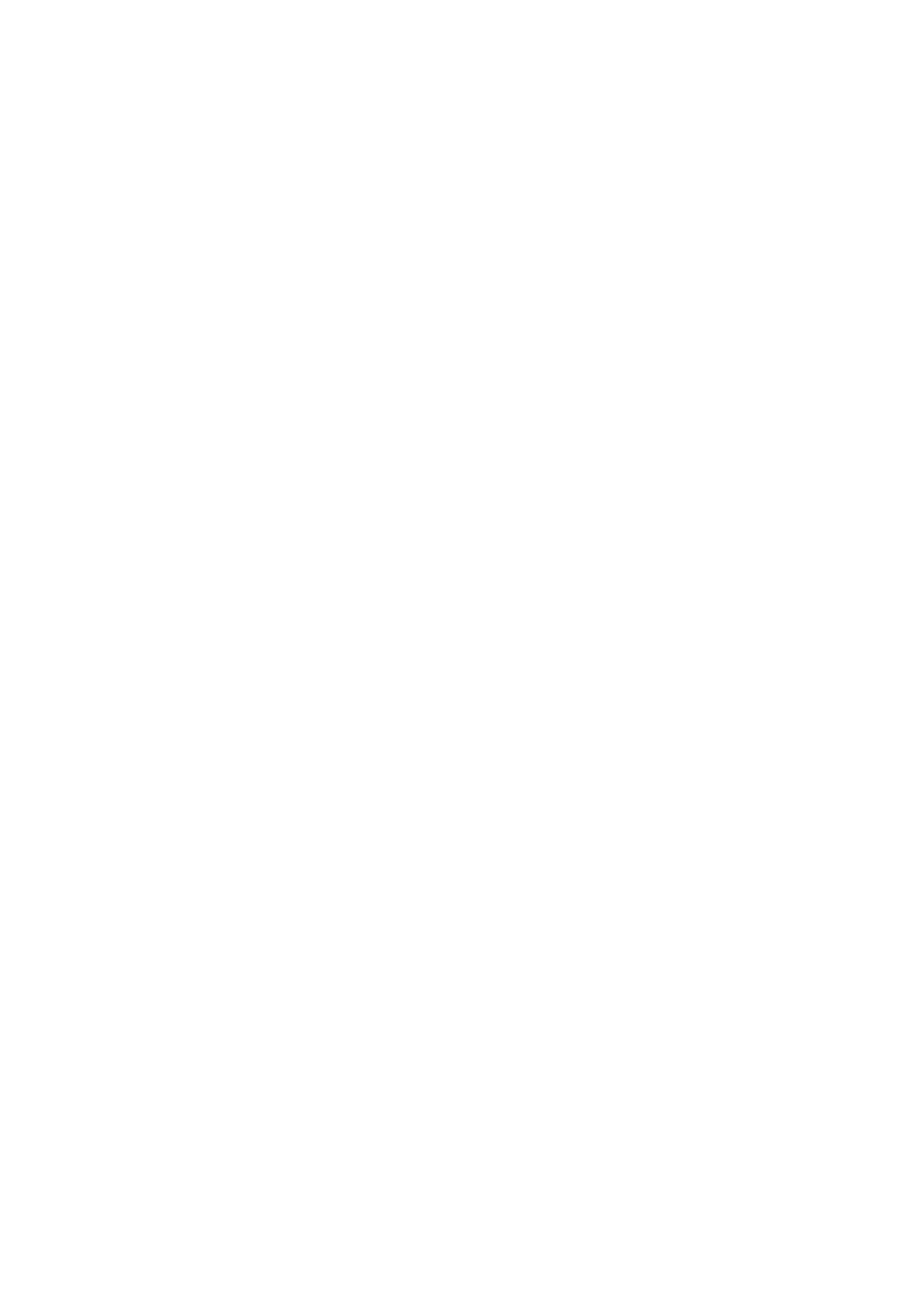

# **ENERGY CO-ORDINATION AND PLANNING ACT 1995**

**No. 47 of 1995**

## **An Act to provide for a public officer to co-ordinate and advise on energy policy and to assist in planning the energy needs of the State and for related matters**

**[Royal Assent 22 September 1995]**

Be it enacted by His Excellency the Governor of Tasmania, by and with the advice and consent of the Legislative Council and House of Assembly, in Parliament assembled, as follows:

# **PART 1 – PRELIMINARY**

## **1. Short title**

This Act may be cited as the *Energy Coordination and Planning Act 1995*.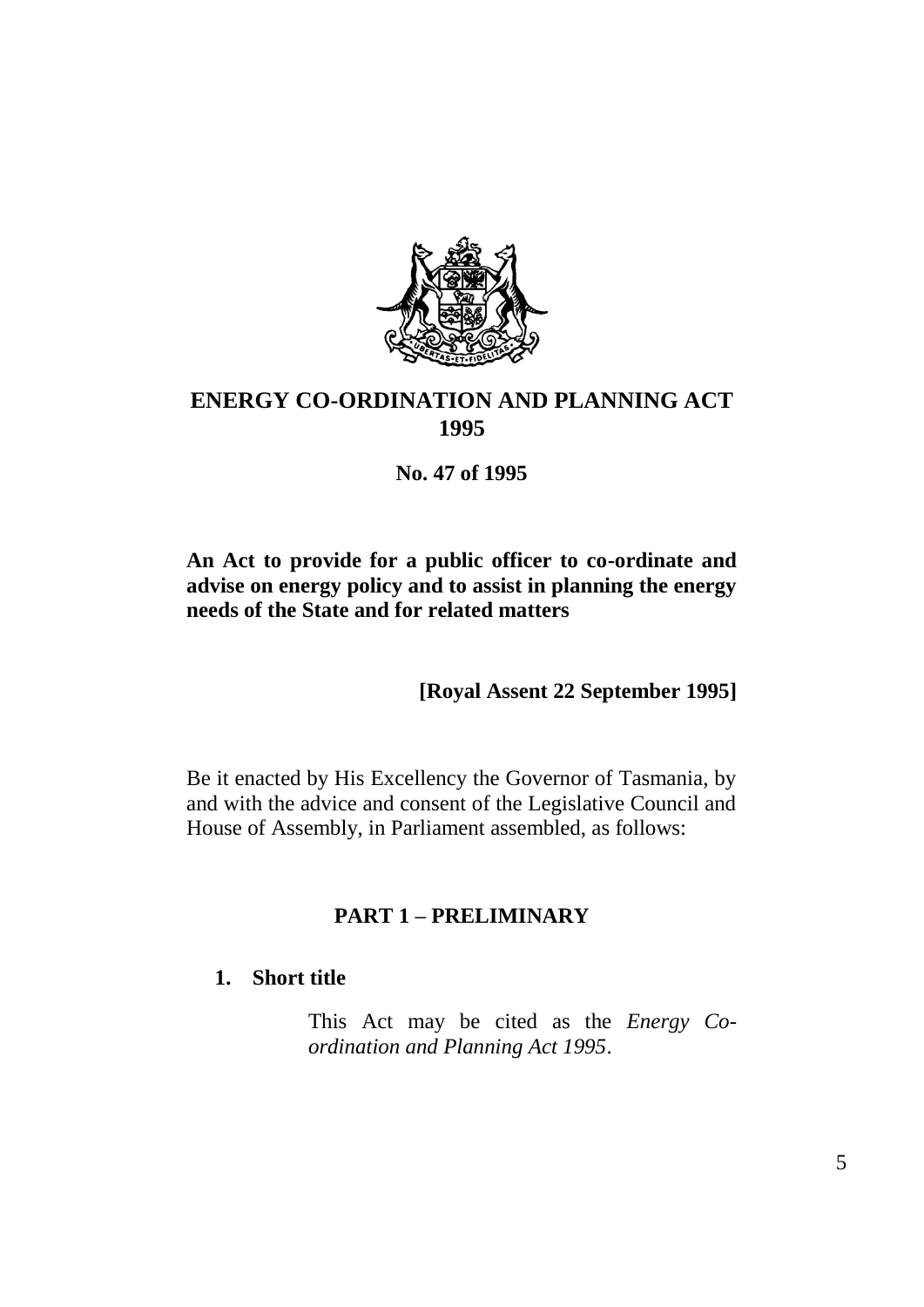**s. 2** Part 1 – Preliminary

#### **2. Commencement**

This Act commences on a day to be fixed by proclamation.

#### **3. Interpretation**

In this Act, unless the contrary intention appears –

- *Assessor* means the Monitor and Assessor for Energy Security appointed under section 8A;
- *Co-ordinator* means the Energy Security Coordinator appointed under section 8D;
- *Director* means the Director of Energy Planning referred to in section 4;
- *electricity* includes electrical energy of any kind however produced, stored, transported or consumed;
- *energy* includes electricity, gas and thermal energy however derived as well as any other recognised energy resource;
- *energy in storage* has the same meaning as in Schedule 1 to the *Electricity Supply Industry Regulations 2018*;
- *gas* means any gas or mixture of gases, whether naturally occurring or manufactured, intended for use –
	- (a) as a fuel; or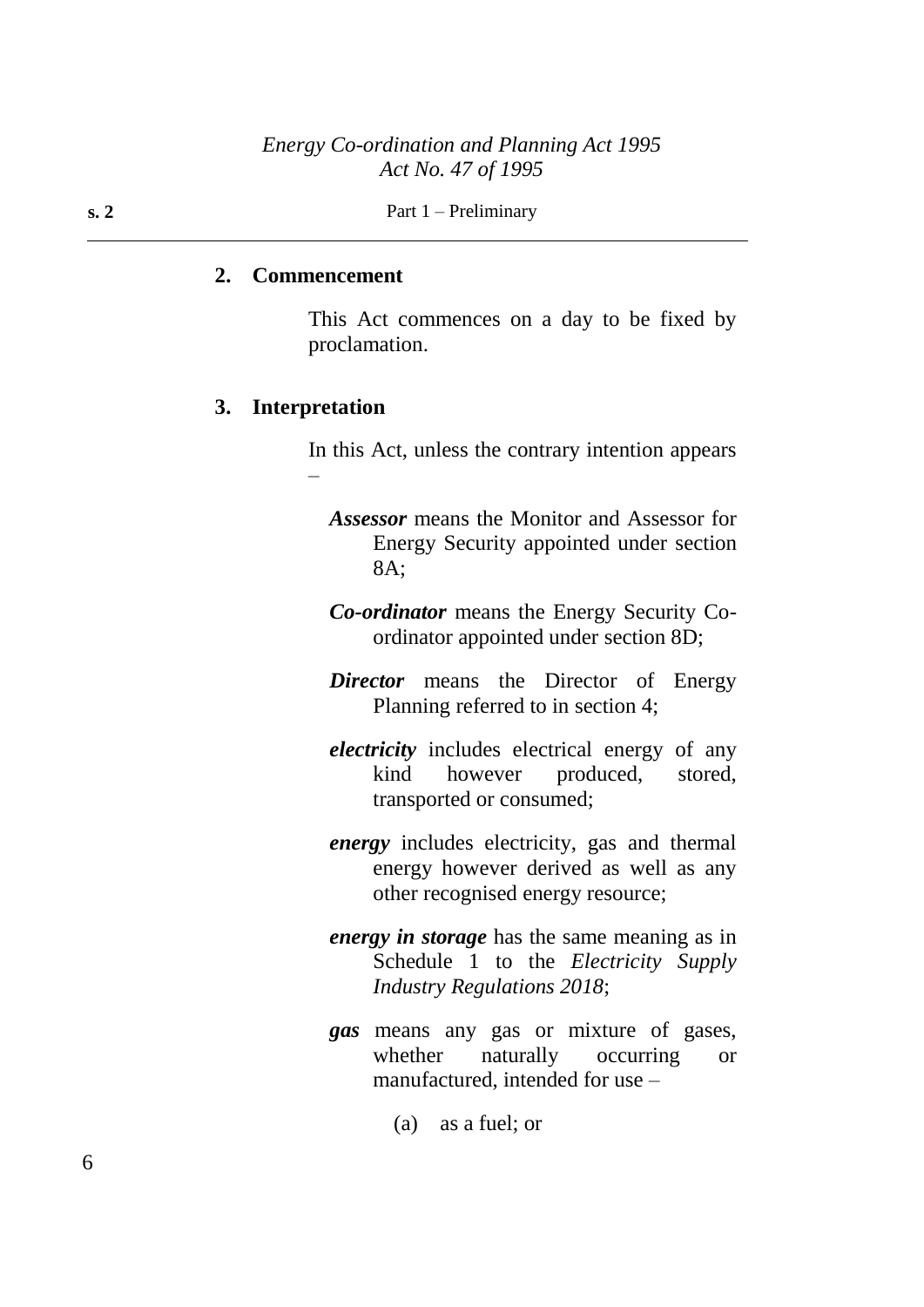#### Part 1 – Preliminary **s. 3**

- (b) in any chemical process;
- *headwater storage* has the same meaning as in Schedule 1 to the *Electricity Supply Industry Regulations 2018*;
- *HRL* means the high reliability level specified by the Minister under section  $3A(a)$ ;
- *HRL recovery plan* means a recovery plan submitted in accordance with section 8G;
- *Hydro* means the Hydro-Electric Corporation continued under the *Hydro-Electric Corporation Act 1995*;
- *National Electricity Law* means the Law that is contained in the Schedule (as amended from time to time) to the *National Electricity (South Australia) Act 1996* of South Australia;
- *National Electricity Market* has the same meaning as in the *Electricity Supply Industry Act 1995*;
- *PSL* means the prudent storage level specified by the Minister under section 3A(b);
- *PSL recovery plan* means a recovery plan submitted in accordance with section 8F;
- *recovery plan* includes the following:
	- (a) an HRL recovery plan;
	- (b) a PSL recovery plan;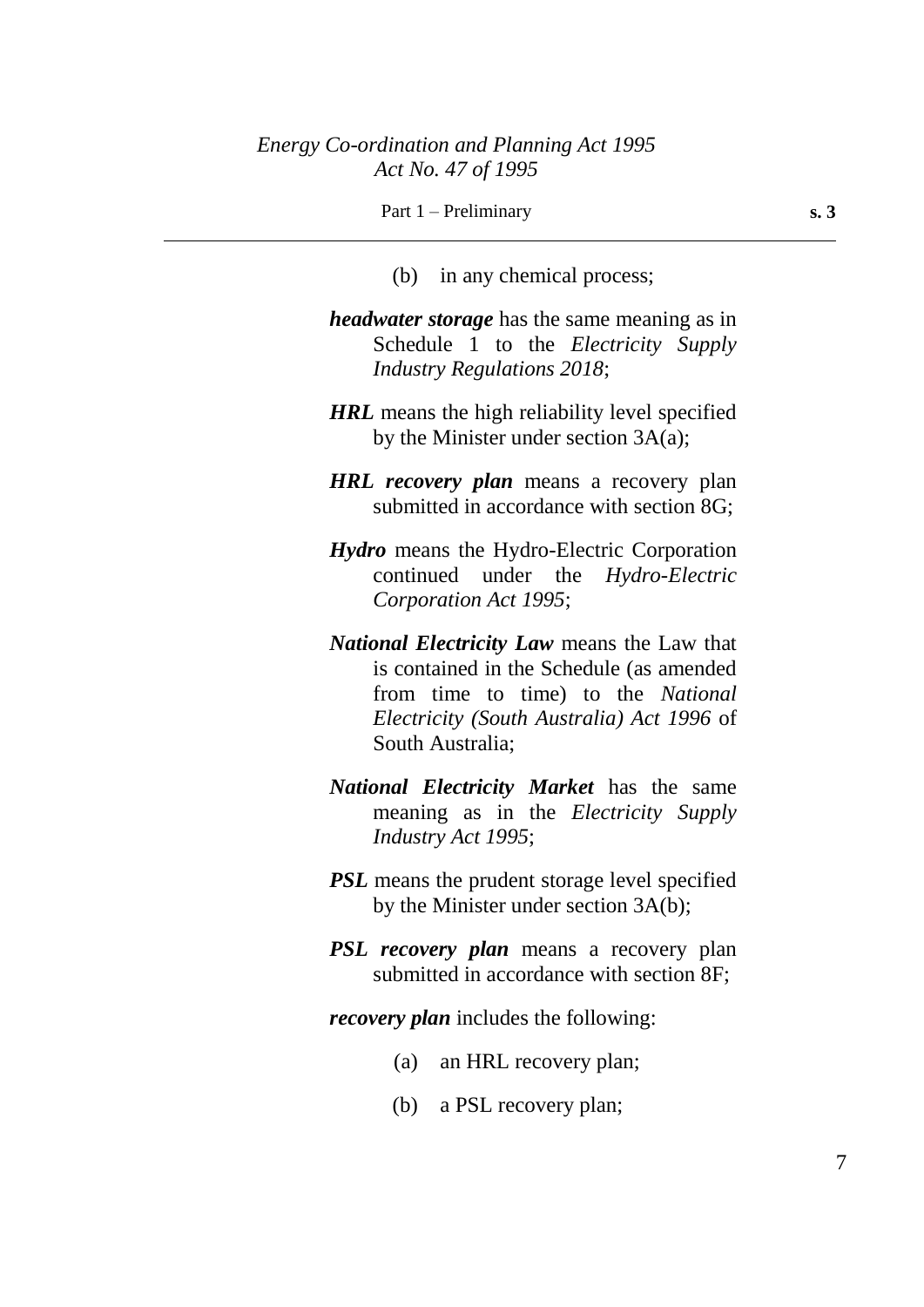| Part $1$ – Preliminary |
|------------------------|
|                        |

*Regulator* means the Tasmanian Economic Regulator appointed under the *Economic Regulator Act 2009*;

*renewable energy source* means any of the following energy sources:

- (a) solar;
- (b) wind;
- (c) water;
- (d) an energy source declared under section 3B.

# **3A. High reliability level and prudent storage level**

The Minister may, by order, specify in respect of each month, a level of energy in storage to be –

- (a) the high reliability level; and
- (b) the prudent storage level.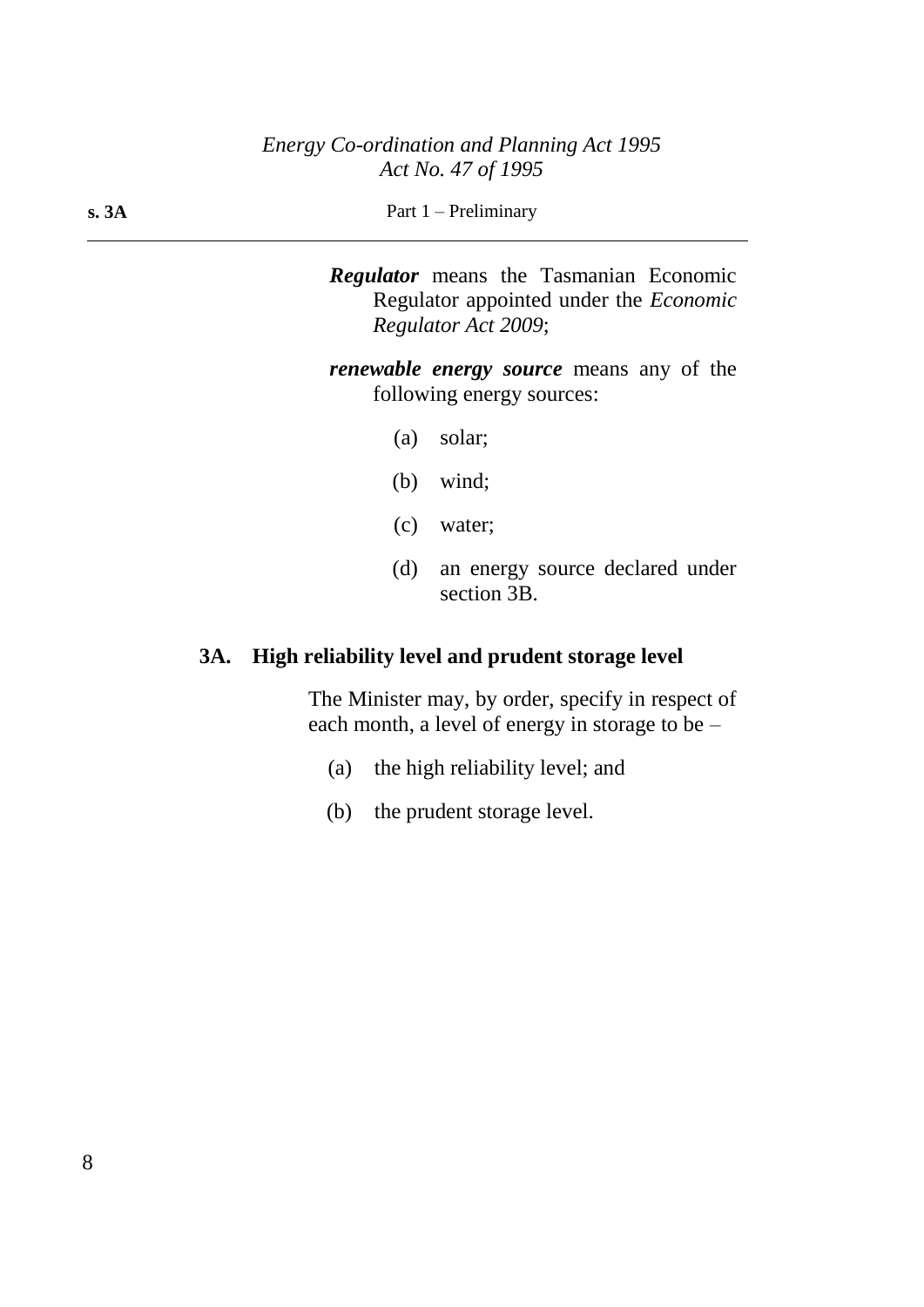#### **PART 1A – RENEWABLE ENERGY**

#### **3B. Renewable energy source**

- (1) The Minister, by order, may declare an energy source to be a renewable energy source for the purposes of this Act.
- (2) Section 47(3), (3A), (4), (5), (6) and (7) of the *Acts Interpretation Act 1931* applies to an order under subsection (1) as if the order were regulations.

#### **3C. Renewable energy targets**

- $(1)$  In this section
	- *NEM* means the interconnected national electricity system used to convey, and control the conveyance of, electricity, the load of which is settled through the wholesale electricity exchange operated and administered by the Australian Energy Market Operator under the National Electricity Rules;
	- *NEM-connected equipment* means electricitygenerating equipment, situated in Tasmania, that is connected to the Tasmanian electricity grid, whether or  $not -$ 
		- (a) the equipment is directly connected to that grid or is operated primarily for the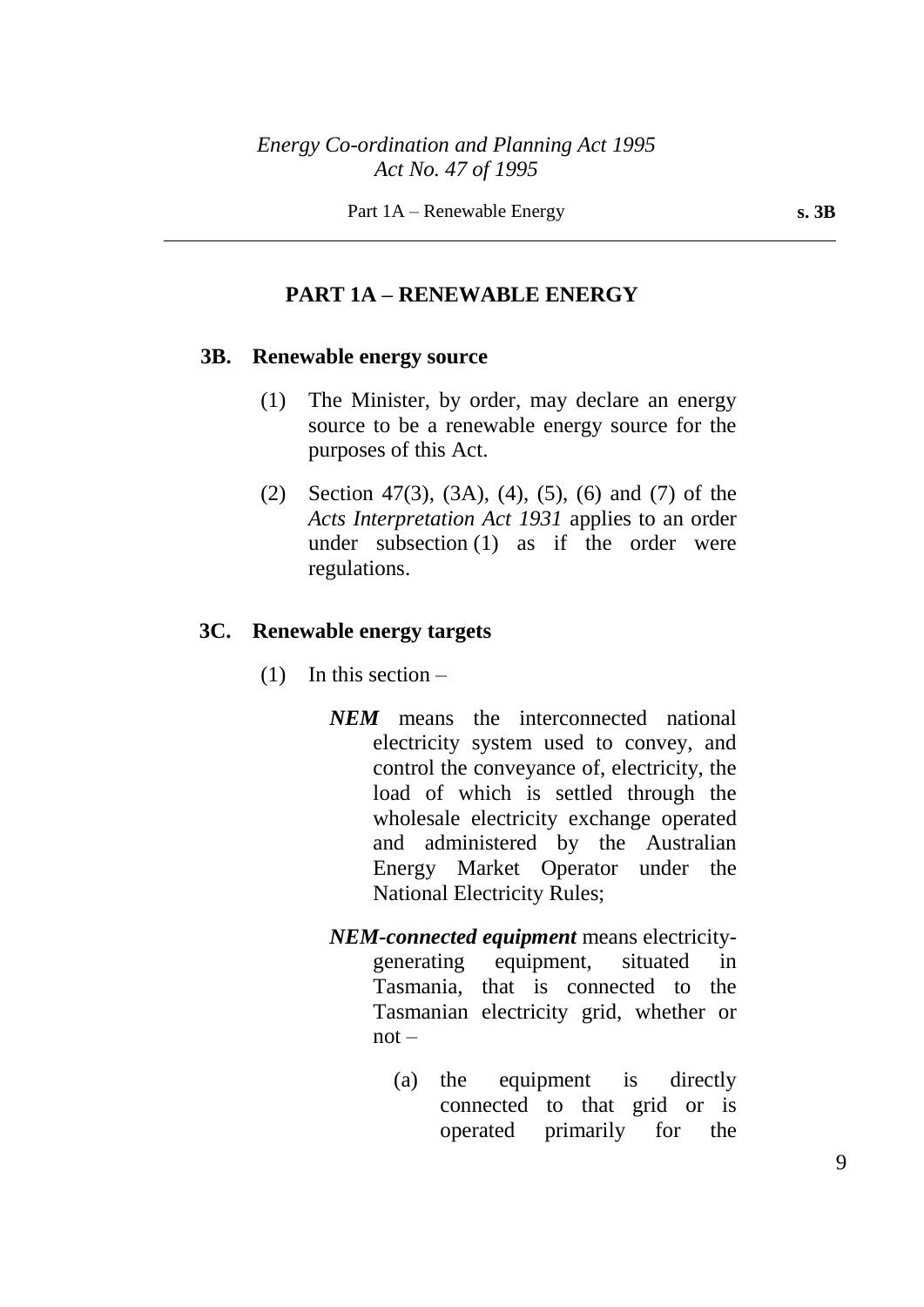**s. 3C** Part 1A – Renewable Energy

provision of electricity to the Tasmanian electricity grid; and

(b) any of the electricity generated by the equipment is conveyed to the Tasmanian electricity grid;

*Tasmanian electricity grid* means so much of the NEM as is situated in Tasmania.

- (2) The renewable energy targets are
	- (a) that, in at least one calendar year ending on or before 31 December 2030, 15,750 GWh of electricity that is generated in that calendar year by NEM-connected equipment is to be generated by utilising renewable energy sources or by converting renewable energy sources into electricity; and
	- (b) that, in at least one calendar year ending on or before 31 December 2040, 21,000 GWh of electricity that is generated in that calendar year by NEM-connected equipment is to be generated by utilising renewable energy sources or by converting renewable energy sources into electricity.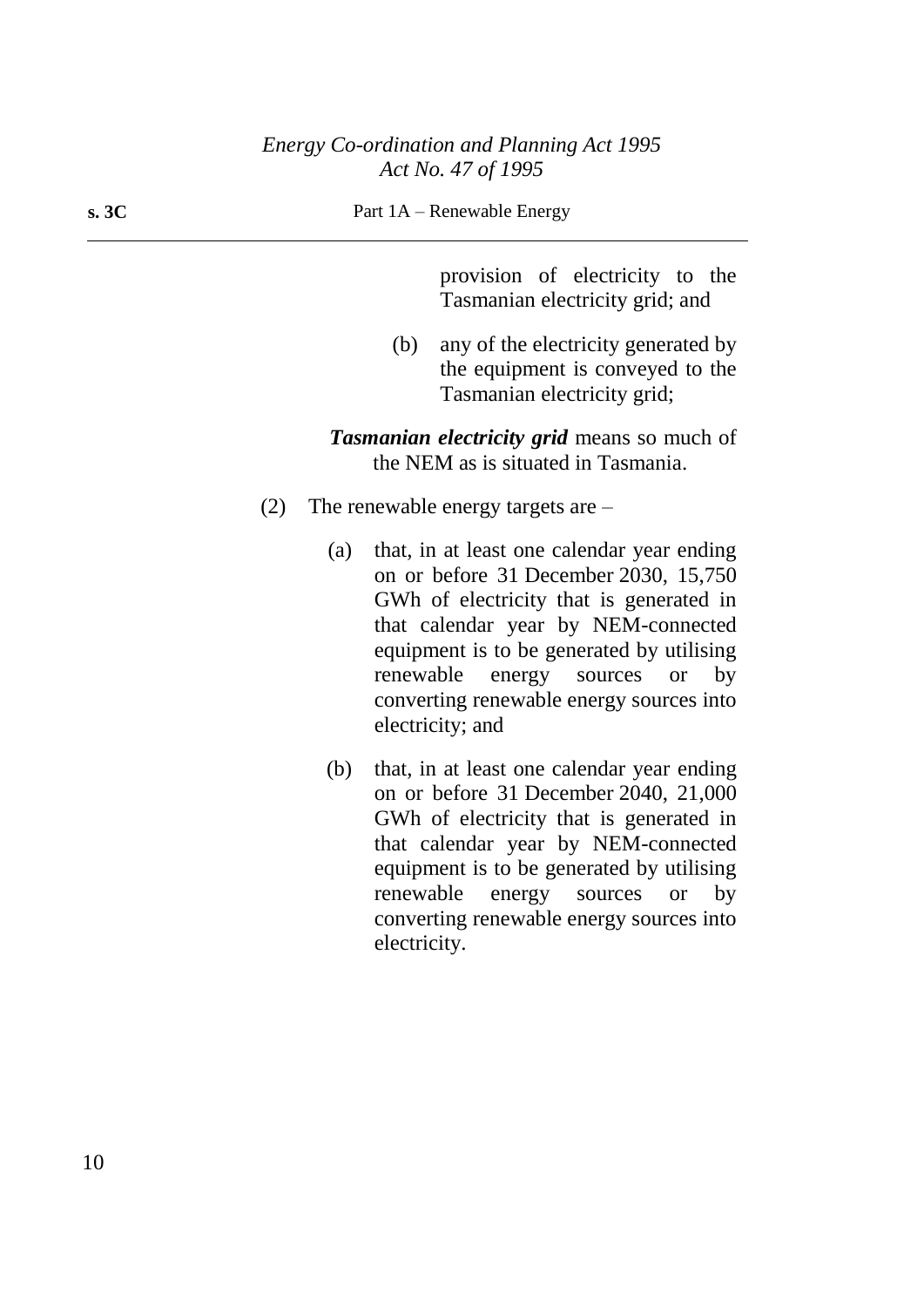## **PART 2 – DIRECTOR OF ENERGY PLANNING**

#### **4. Director of Energy Planning**

The Minister may appoint a State Service officer or State Service employee to be Director of Energy Planning and that person holds that office in conjunction with State Service employment.

#### **5. Director's functions and powers**

- (1) The functions of the Director are as follows:
	- (a) to assist the Minister in planning and coordinating the provision of energy in the State;
	- (b) to advise the Minister on all aspects of energy policy, including –
		- (i) the energy needs of the State and any factors which might put the supply of electrical energy at risk; and
		- (ii) ways of using energy and sources of energy, including renewable energy; and
		- (iii) the introduction and encouragement of competition in the energy industry; and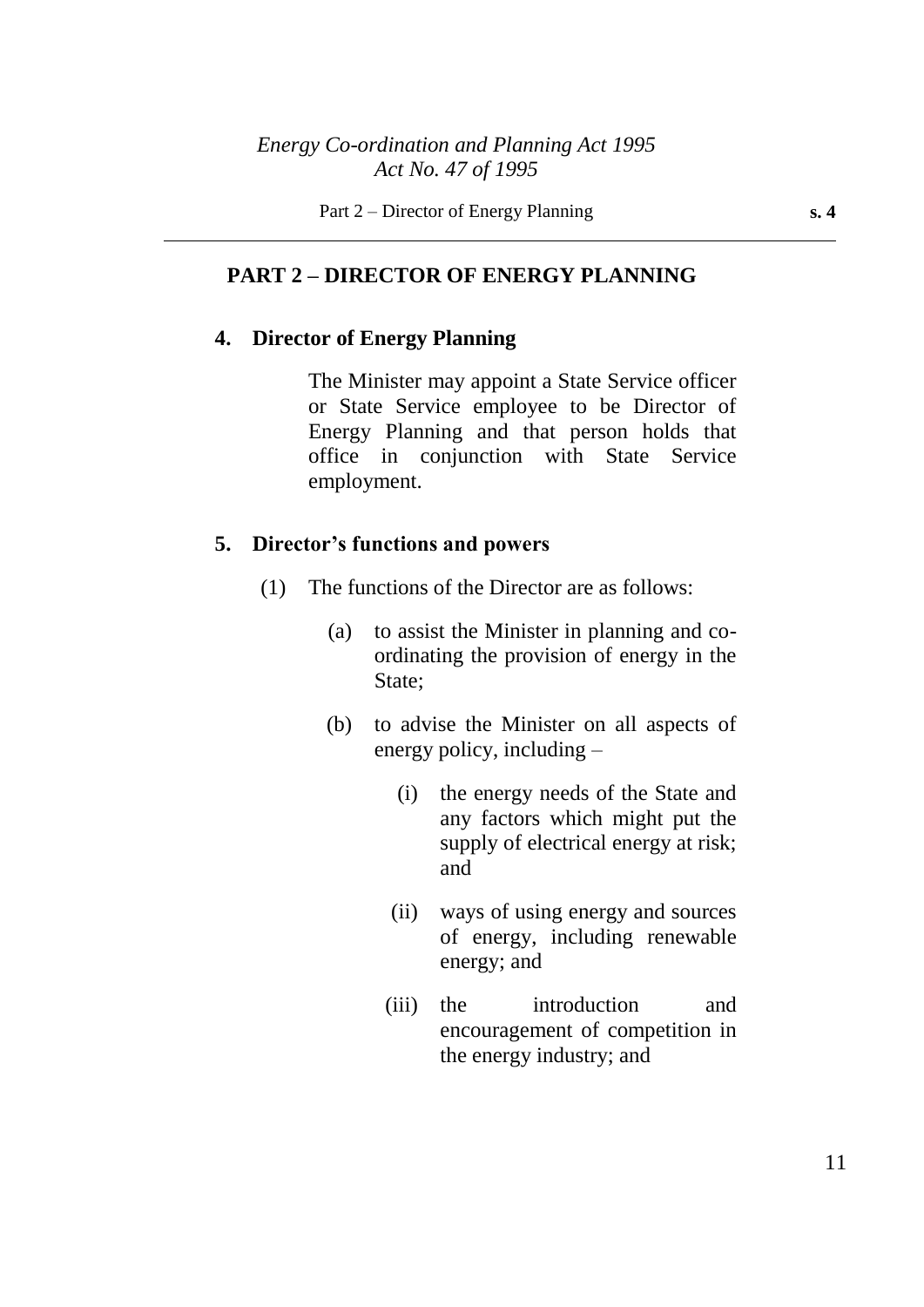#### **s. 5** Part 2 – Director of Energy Planning

–

- (iv) ways of achieving greater efficiency in the use of energy; and
- (v) the use of energy policy to assist in achieving other policy objectives of the State;
- (c) for the purposes of paragraphs (a) and (b)
	- (i) to monitor the operation of the State's energy industry and its participants; and
	- (ii) to consult with interested groups and persons;
- (d) to examine and monitor factors affecting the supply and demand for energy for the State;
- (e) to co-ordinate activities to ensure that adequate arrangements are in place for the planning of the State's electrical system;
- (f) to undertake, sponsor and co-ordinate research, development and demonstration relating to energy;
- (g) to promote the development of commercial applications of renewable energy;
- (h) to produce and publish information and reports on energy-related matters;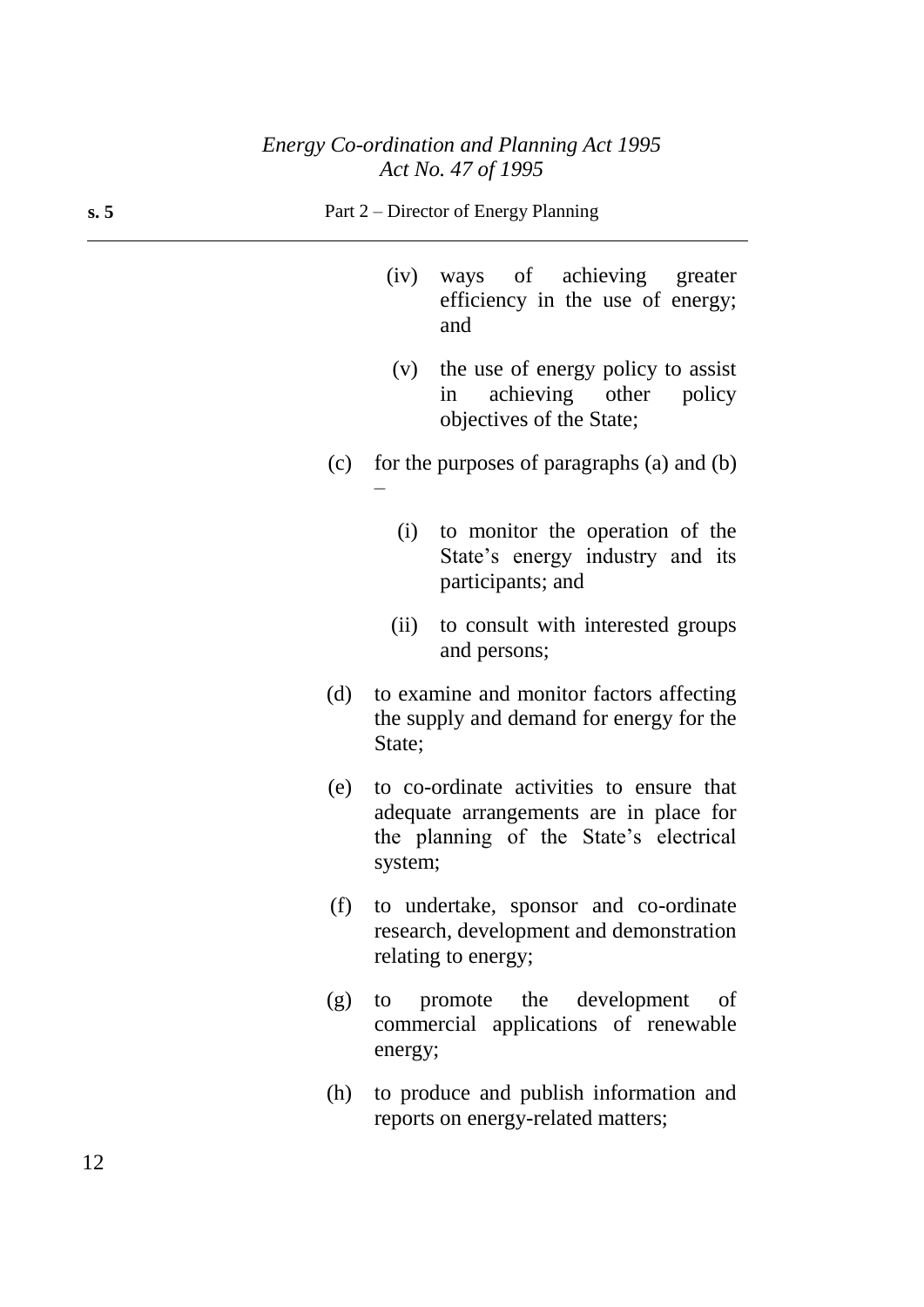- (i) to provide support in the resolution of disputes about energy-related matters.
- (2) In addition to any other powers conferred on the Director, the Director has power to do all things necessary or convenient to be done for or in connection with, or incidental to, the performance of the Director's functions.

## **6. Staff**

- (1) Subject to and in accordance with the *State Service Act 2000*, persons may be appointed or employed to assist the Director in carrying out the Director's functions under this Act.
- (2) The Secretary of the Department may make arrangements for State Service officers and State Service employees employed in the Department and, with the approval of another Head of a State Service Agency, for State Service officers and State Service employees employed in that Agency to be made available to the Director to enable the Director to perform the Director's functions.
- (3) The officers and employees made available to the Director may, in conjunction with State Service employment, serve the Director in any capacity.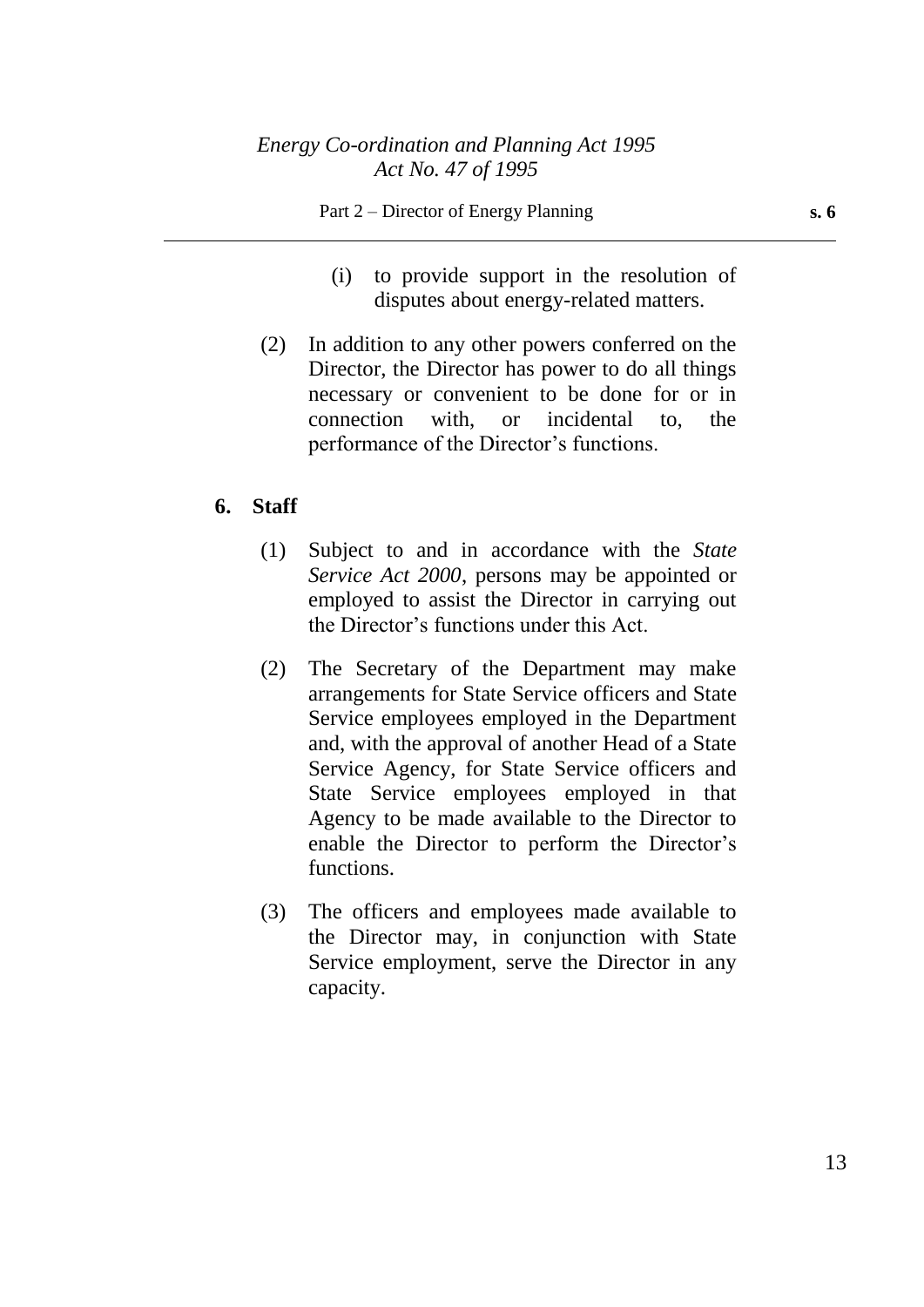#### **s. 7** Part 2 – Director of Energy Planning

## **7. Delegation**

The Director may delegate any of the Director's functions or powers under this Act other than this power of delegation.

## **8. Directions from Minister**

- (1) The Minister may give directions in writing to the Director with respect to the performance of the Director's functions.
- (2) The directions may be given generally or in relation to a particular matter.
- (3) The Director must perform his or her functions in accordance with the directions.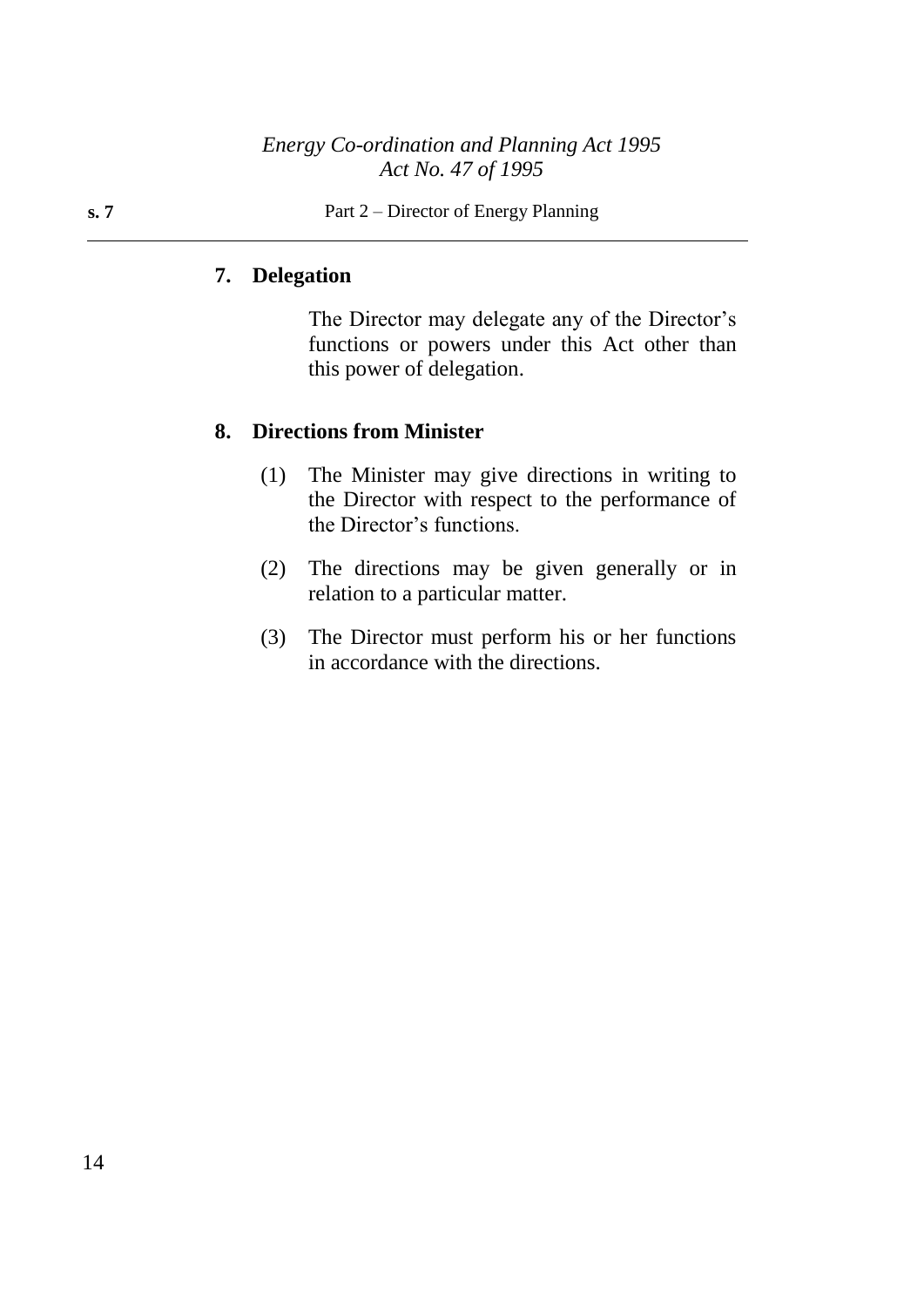## **PART 2A – MONITOR AND ASSESSOR FOR ENERGY SECURITY AND ENERGY SECURITY CO-ORDINATOR**

*Division 1 – Monitor and Assessor for Energy Security*

#### **8A. Monitor and Assessor for Energy Security**

The Regulator is to be the Monitor and Assessor for Energy Security.

#### **8B. Assessor's functions and powers**

- (1) The Assessor has the following functions:
	- (a) to monitor and provide reports in relation to energy in storage and other sources of energy;
	- (b) to evaluate, on a monthly basis, whether there is sufficient energy in storage and associated generation capacity to meet forecast electricity demand in the Tasmanian region of the National Electricity Market;
	- (c) to require Hydro to provide recovery plans in accordance with section 8F;
	- (d) to provide the Co-ordinator with a copy of any recovery plan and the Assessor's advice on the quality of the plan;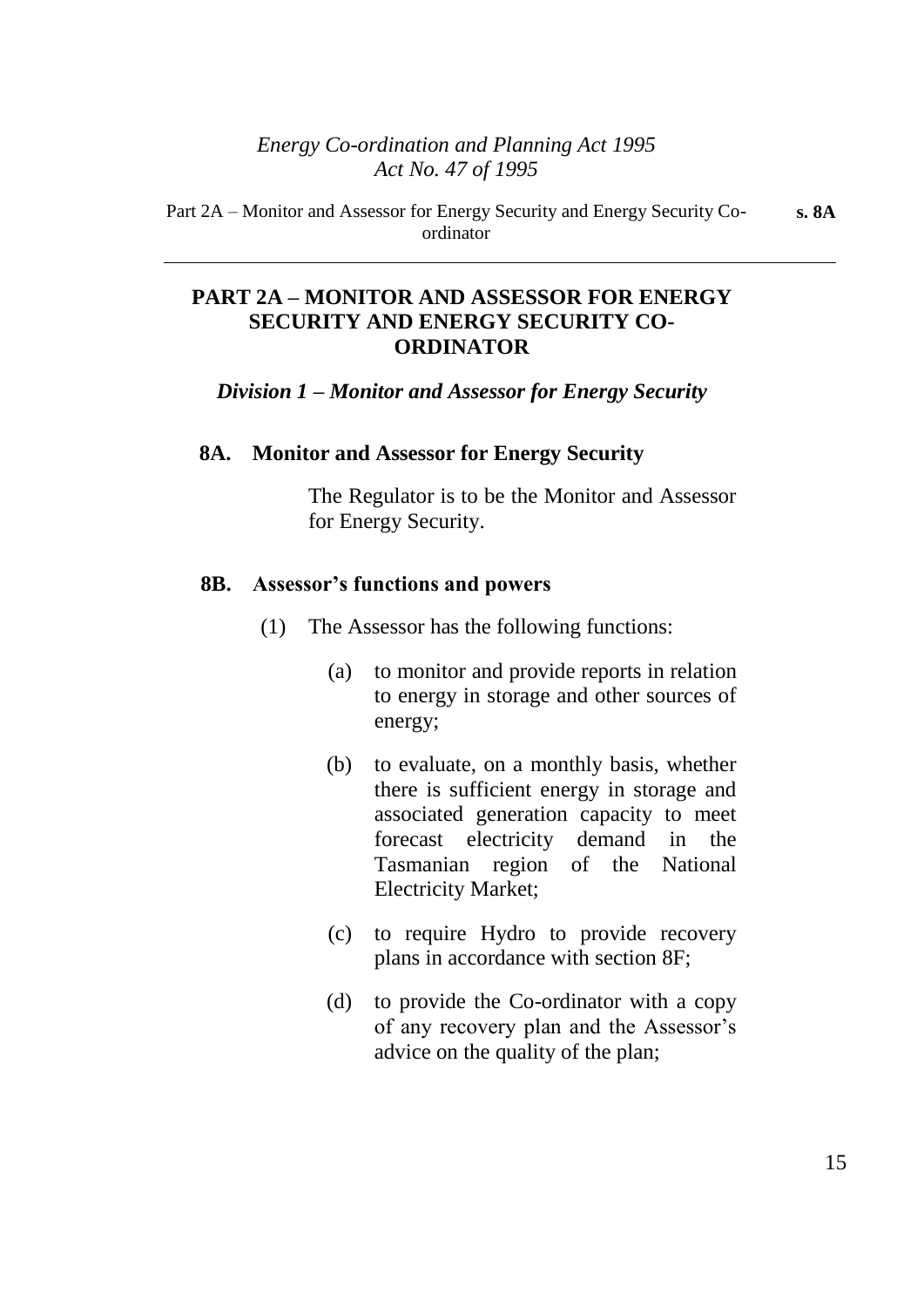| s. 8C | Part 2A – Monitor and Assessor for Energy Security and Energy Security |
|-------|------------------------------------------------------------------------|
|       | Co-ordinator                                                           |

- (e) to notify the Co-ordinator when energy in storage levels are likely to drop below the HRL;
- (f) to monitor and evaluate the PSL and HRL and advise the Minister whether changes in the levels are required;
- (g) such other functions as may be prescribed.
- (2) In addition to any other powers conferred on the Assessor, he or she has power to do all things necessary or convenient to be done for or in connection with, or incidental to, the performance of his or her functions.

## **8C. Reports by Assessor**

- (1) The Assessor is to publish on the Assessor's website a monthly report in relation to energy in storage levels, the PSL and the HRL.
- (2) The Assessor, not later than 30 November each year, is to prepare and give to the Minister a report on the performance of the Assessor's functions and the exercise of the Assessor's powers under this Act in the preceding 12 months.
- (3) The report provided under subsection (2) is to include the following: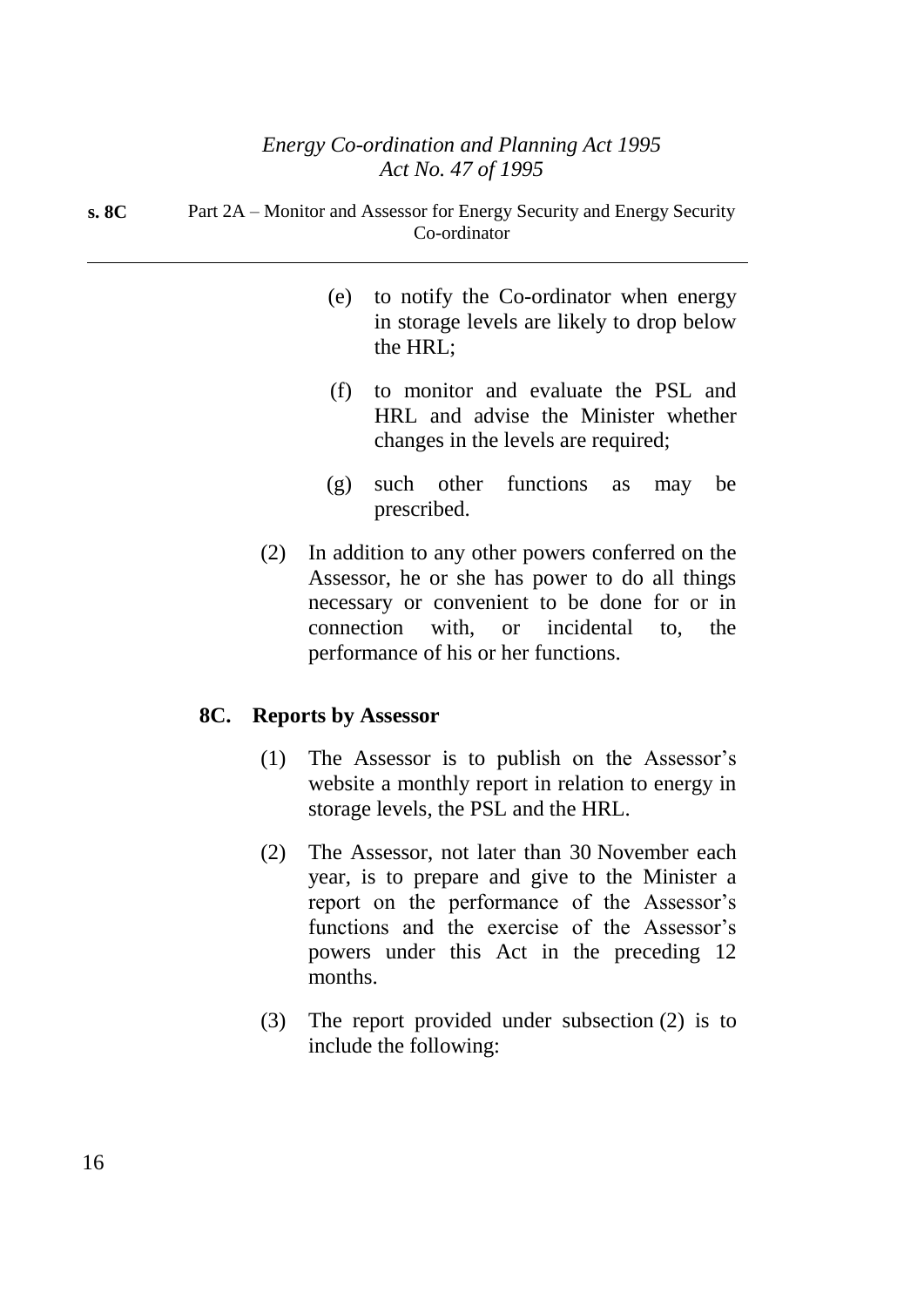Part 2A – Monitor and Assessor for Energy Security and Energy Security Co-

|     | ordinator                                                                                                |
|-----|----------------------------------------------------------------------------------------------------------|
| (a) | an examination of the forecast energy in<br>storage levels and forecast demand for<br>energy;            |
| (b) | consideration of whether the energy in<br>storage levels are likely to drop below<br>the PSL or the HRL; |
|     |                                                                                                          |

- (c) a review of changes to the balance between supply and demand for energy, and recommendations to ensure the maintenance of security of energy supply;
- (d) any other matters that the Assessor thinks appropriate.
- (4) The Assessor is to cause a copy of the report to be published on the Assessor's website.
- (5) If the Assessor considers that a change in the PSL or the HRL is required, the Assessor is to provide the Minister with advice to that effect.
- (6) In preparing the advice under subsection (5), the Assessor is to consult with Hydro.

## *Division 2 – Energy Security Co-ordinator*

## **8D. Energy Security Co-ordinator**

The Director is to be the Energy Security Coordinator.

**s. 8D**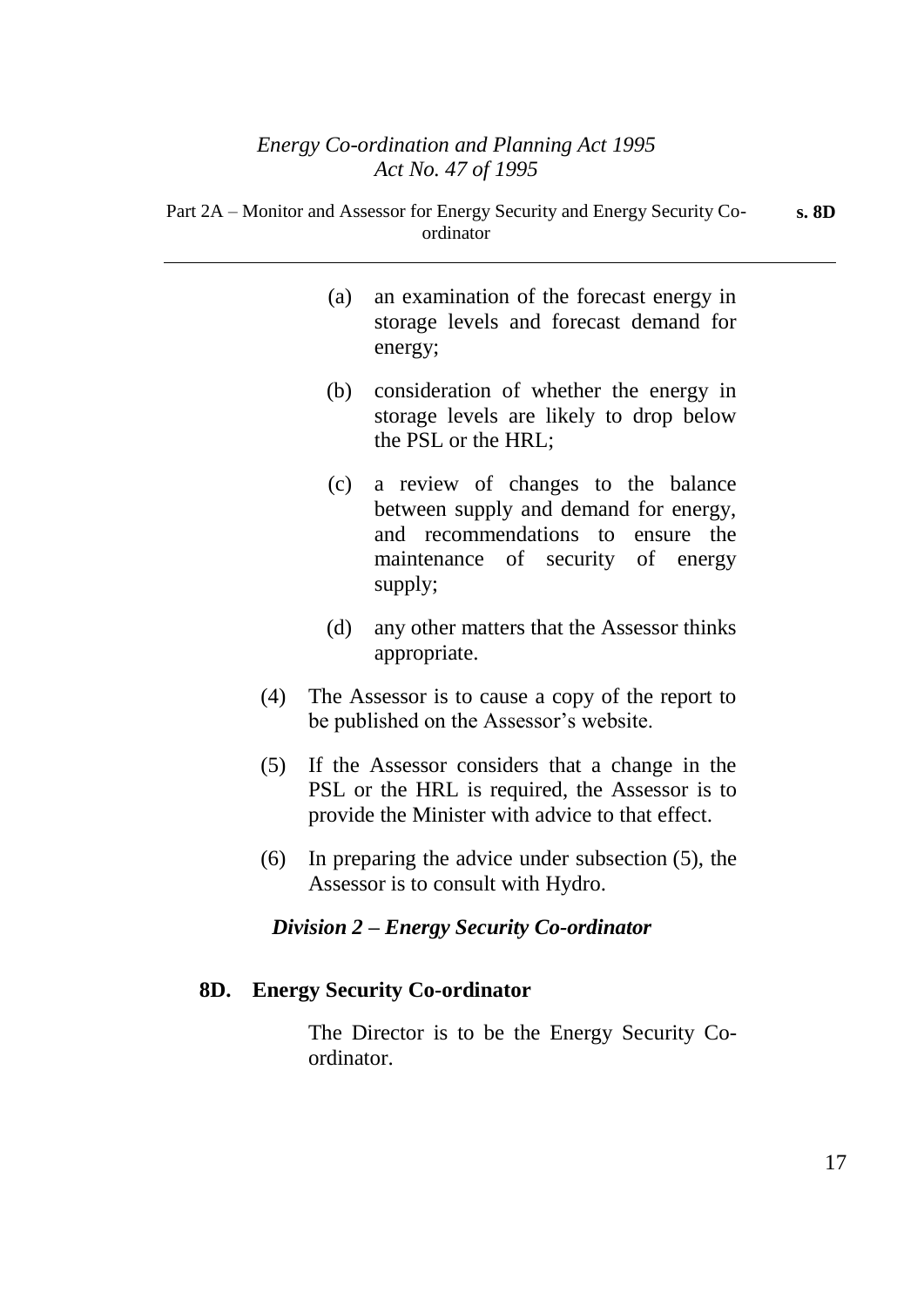**s. 8E** Part 2A – Monitor and Assessor for Energy Security and Energy Security Co-ordinator

#### **8E. Functions and powers of Co-ordinator**

- (1) The Co-ordinator has the following functions:
	- (a) to recommend to the Minister any action that the Co-ordinator considers should be taken in order to ensure that the State's energy requirements can be met;
	- (b) to manage electricity supply risks when energy in storage is at or below the HRL;
	- (c) to review any recovery plan provided to the Assessor by Hydro;
	- (d) such other functions as may be prescribed.
- (2) In addition to any other powers conferred on the Co-ordinator, he or she has power to do all things necessary or convenient to be done for or in connection with, or incidental to, the performance of his or her functions.

#### *Division 3 – Recovery plans*

## **8F. Assessor may require PSL recovery plan from Hydro**

(1) If the level of energy in storage is below the PSL and, in the Assessor's opinion, it is reasonably possible that it will fall below the HRL, the Assessor may require Hydro to submit to the Assessor a PSL recovery plan, within a specified period.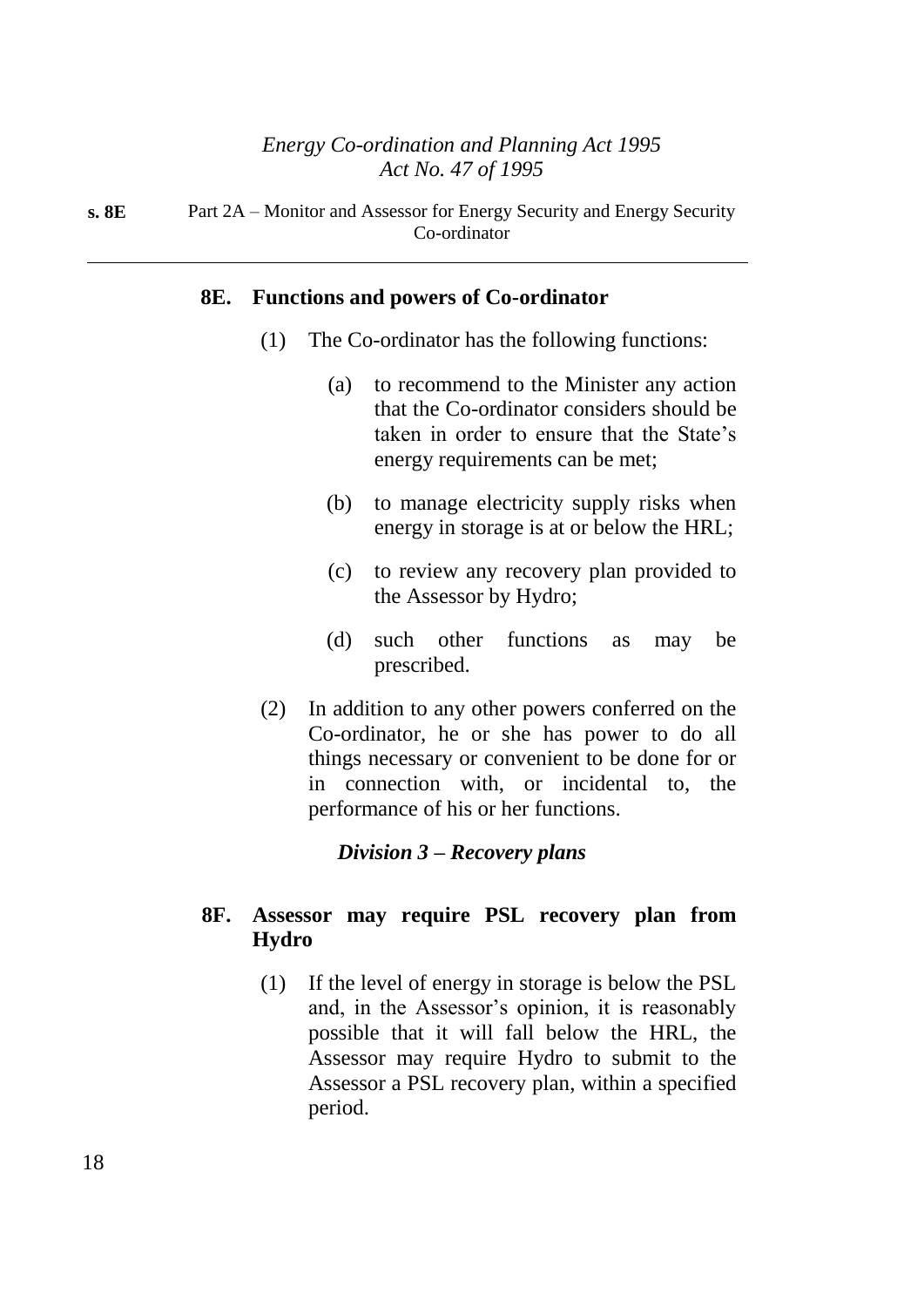(2) If requested to do so under subsection (1), Hydro must submit a PSL recovery plan within the period specified.

# **8G. Assessor must require HRL recovery plan from Hydro**

- (1) If, in the Assessor's opinion, it is probable that the level of energy in storage will fall below the HRL, the Assessor must require Hydro to submit to the Assessor an HRL recovery plan, within a specified period.
- (2) If requested to do so under subsection (1), Hydro must submit an HRL recovery plan within the period specified.

## **8H. Information to be included in recovery plans**

A recovery plan is to include the following information:

- (a) details of any strategies that Hydro may implement for reducing the consumption of energy in storage and other sources of energy;
- (b) details of any strategies of which Hydro is aware for increasing the supply of energy other than energy in storage.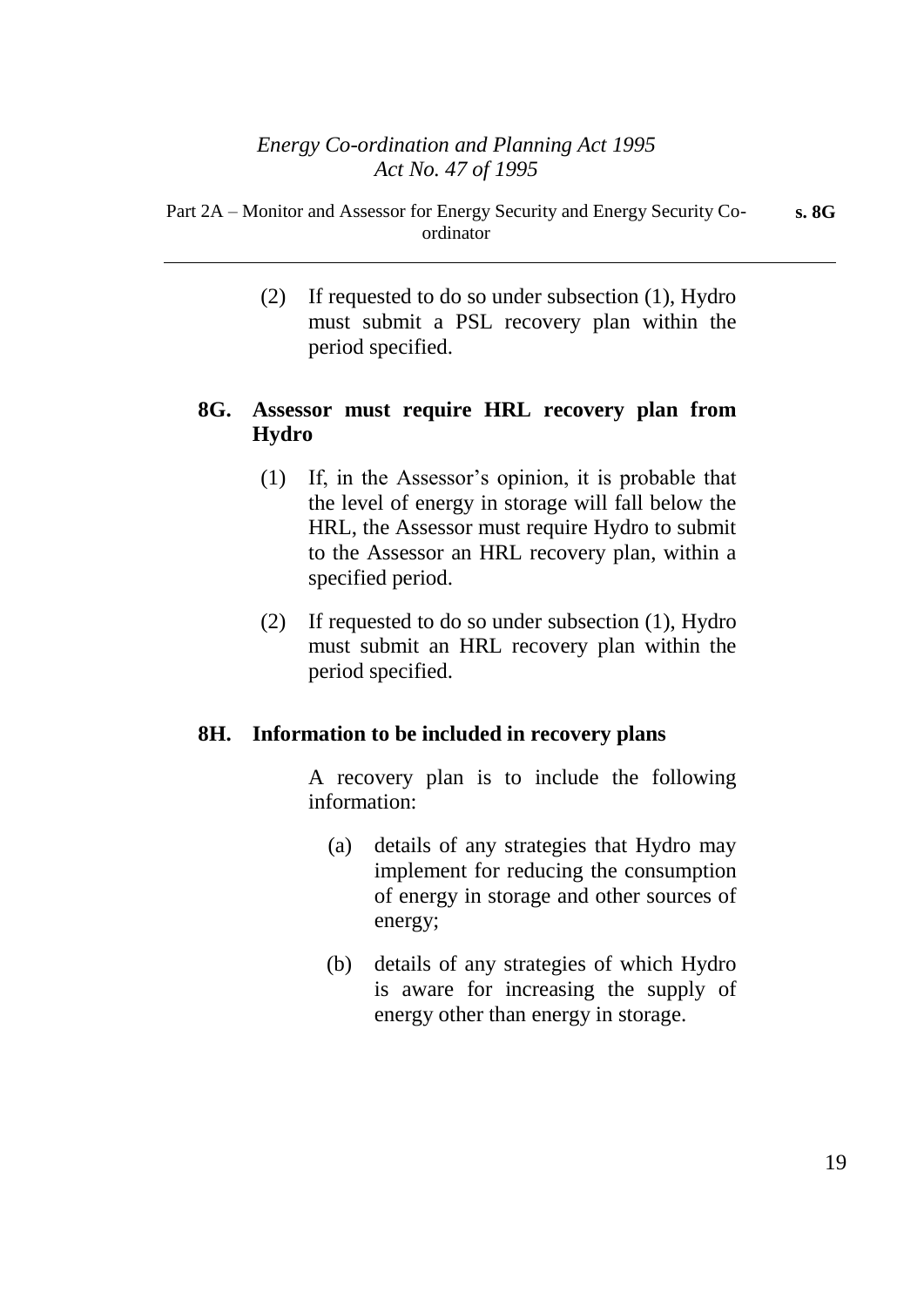**s. 8I** Part 2A – Monitor and Assessor for Energy Security and Energy Security Co-ordinator

#### **8I. Approval of HRL recovery plan**

- (1) On receipt of an HRL recovery plan, the Assessor is to provide the Co-ordinator with a copy of the plan.
- (2) The Co-ordinator must review the HRL recovery plan.
- (3) In reviewing an HRL recovery plan, the Coordinator may require information from any person or body that the Co-ordinator considers relevant.
- (4) If the Co-ordinator is not satisfied that the HRL recovery plan adequately addresses the matters referred to in section 8H, the Co-ordinator is to liaise with Hydro to rectify any deficiencies in the HRL recovery plan.
- (5) Once any deficiencies in the HRL recovery plan have been rectified to the Co-ordinator's satisfaction, the amended HRL recovery plan is to be submitted to the Assessor.
- (6) If an amended HRL recovery plan is submitted to the Assessor, the Assessor is to provide the Co-ordinator with a copy of the amended HRL recovery plan for review.
- (7) If the Co-ordinator is satisfied that the HRL recovery plan, whether as amended or not, adequately addresses the matters referred to in section 8H, the Co-ordinator is to –
	- (a) approve the HRL recovery plan; and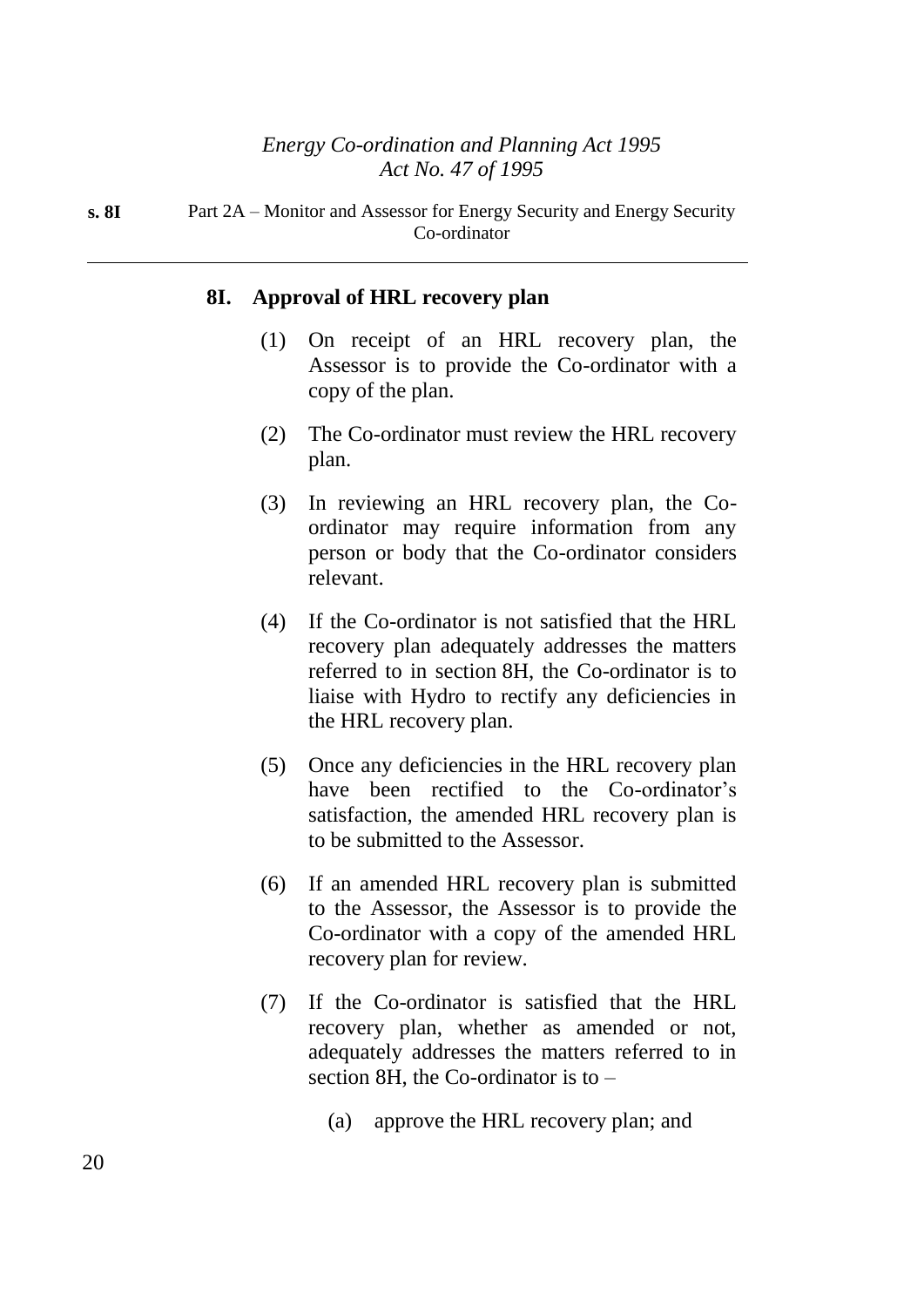(b) advise Hydro, the Assessor and the Minister of that approval.

### **8J. Implementation and reporting of recovery plan**

- (1) If the Co-ordinator approves a recovery plan, he or she must oversee and co-ordinate the implementation of the plan.
- (2) The Co-ordinator may require Hydro to provide reports on the progress of the implementation of the recovery plan as and when the Co-ordinator requires.
- (3) The Co-ordinator must provide reports on the progress of the implementation of the recovery plan to the Minister as and when the Minister requires.

## **8K. Risk to electricity supply**

If, in the Co-ordinator's opinion, there is a reasonable probability that energy in storage and associated generation capacity will not be sufficient to meet forecast demand for electricity in the Tasmanian region of the National Electricity Market, the Co-ordinator must advise the Minister of that risk and may recommend an appropriate course of action.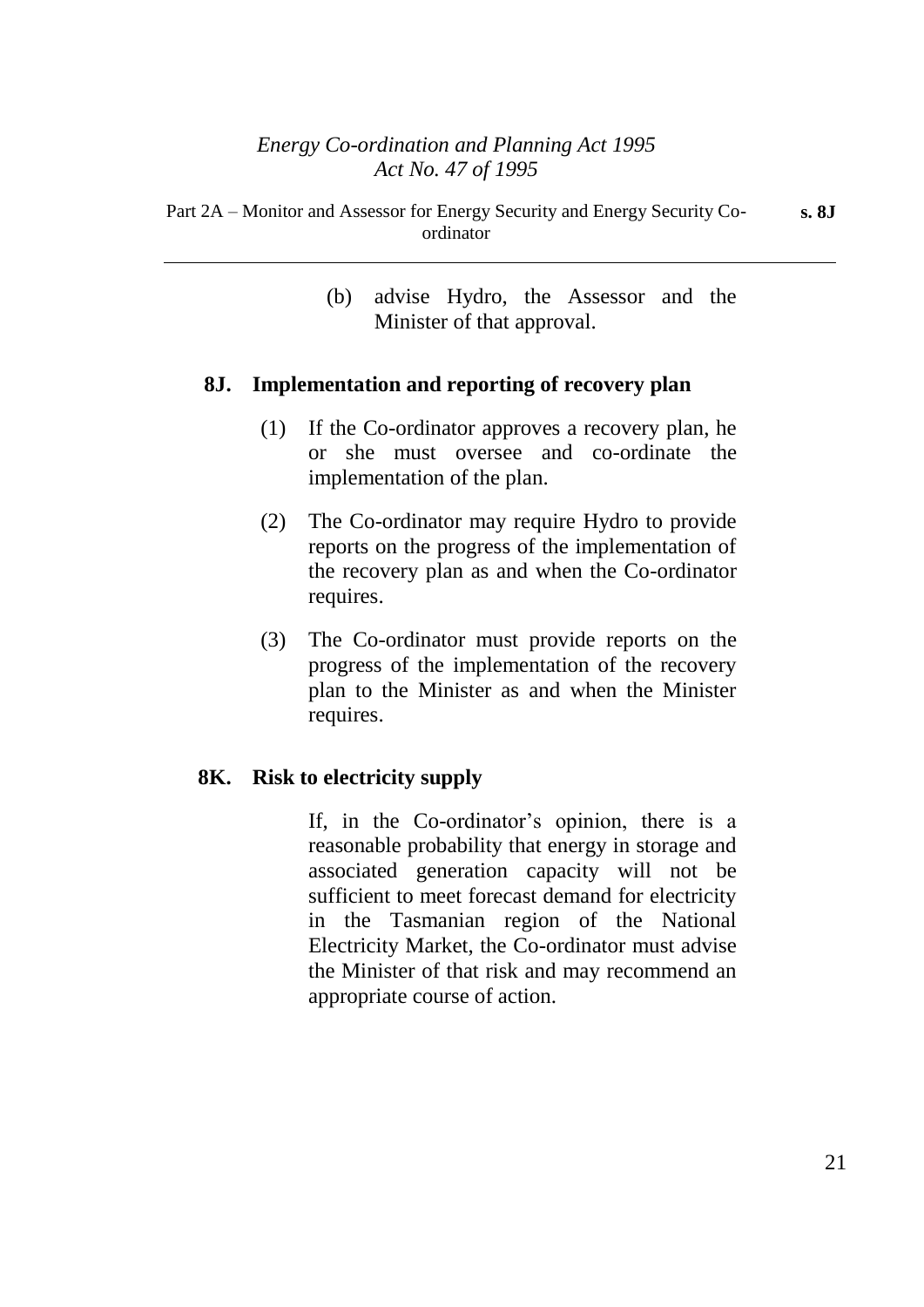## *Division 4 – General*

#### **8L. Directions from Minister**

- (1) The Minister may give directions in writing to  $-$ 
	- (a) the Assessor with respect to the performance of the Assessor's functions; and
	- (b) the Co-ordinator with respect to the performance of the Co-ordinator's functions.
- (2) The directions may be given generally or in relation to a particular matter.
- (3) The Assessor and the Co-ordinator must perform their functions in accordance with the directions.

## **8M. Assessor and Co-ordinator may require information**

The Assessor or the Co-ordinator may request a person to provide such information as the Assessor or Co-ordinator requires, including information by way of periodical returns at specified times, if –

(a) the information is required to enable the Assessor or Co-ordinator to perform his or her functions; and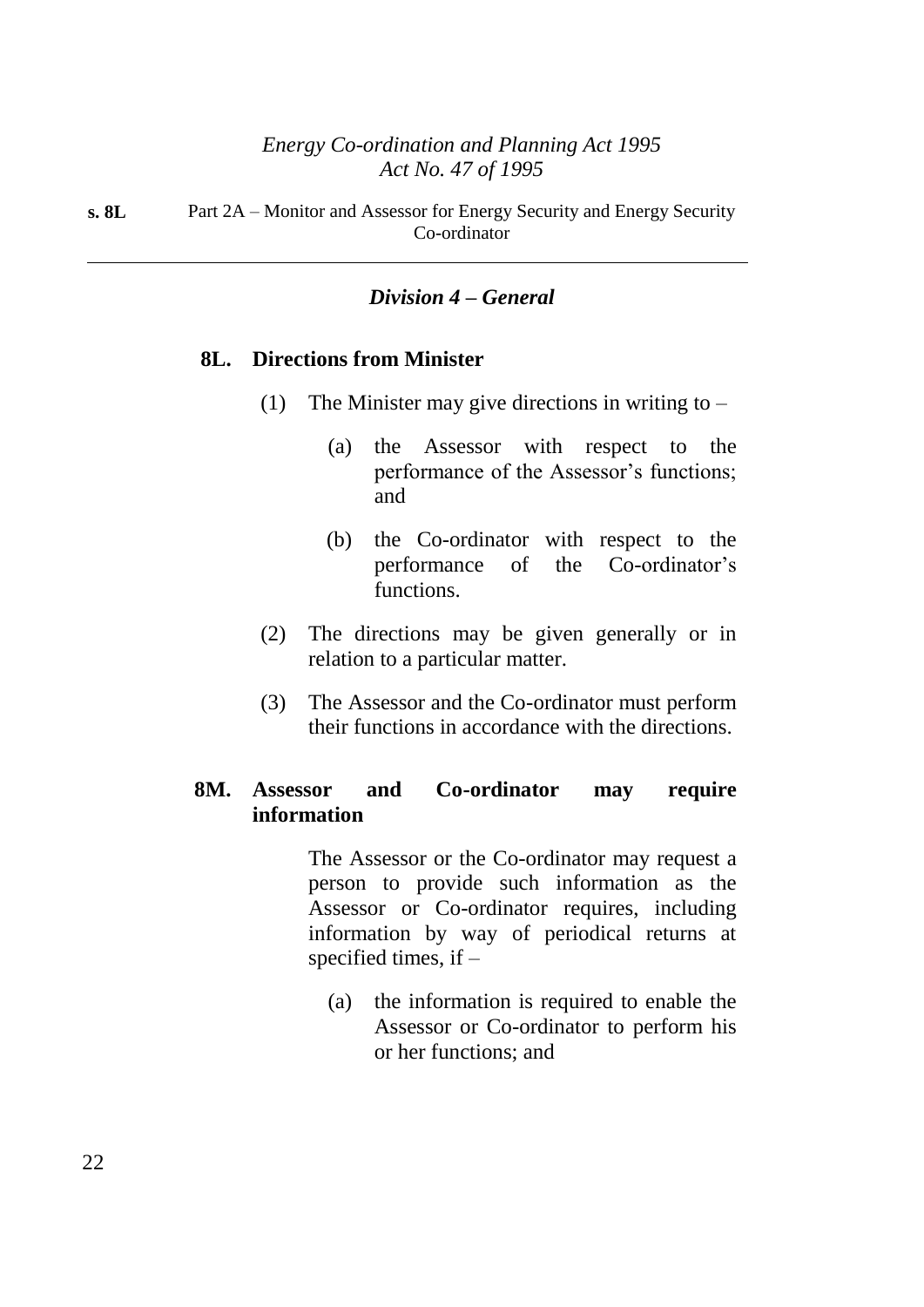(b) the Assessor or Co-ordinator has reasonable grounds for believing that the person is able to provide the information.

### **8N. Obligation to preserve confidentiality**

- (1) The Assessor and the Co-ordinator must preserve the confidentiality of information that –
	- (a) could affect the competitive position of an electricity entity or other person; or
	- (b) is commercially sensitive for some other reason.
- (2) Information that is provided to the Assessor or the Co-ordinator on a confidential basis is not liable to disclosure under the *Right to Information Act 2009*.
- (3) Subsection (1) does not apply to the disclosure of information between persons engaged in the administration of this Act.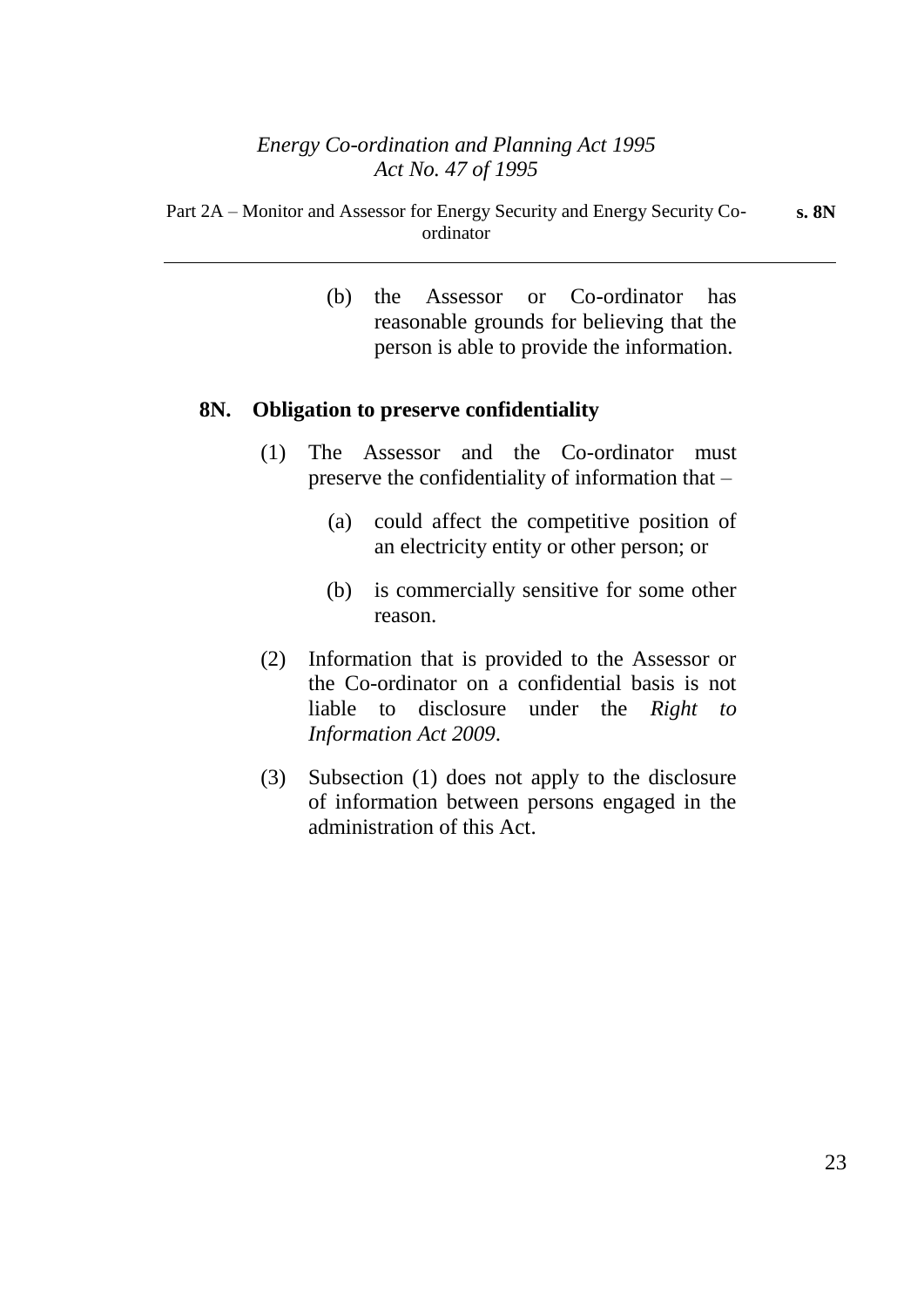## **PART 3 – OBTAINING OF INFORMATION BY DIRECTOR**

#### **9. Director may require information to be given**

- (1) The Director may request a person to give prescribed information to the Director, including information by way of periodical returns at specified times, if –
	- (a) the information is required to enable the Director to perform his or her functions; and
	- (b) the Director has reasonable grounds for believing that the person is able to give the information.
- (2) The request must  $-$ 
	- (a) be made by written notice given to the person; and
	- (b) specify the time before which the information is to be given.
- (3) The information must be given
	- (a) in writing; and
	- (b) before the time specified in the request.
- (4) In this section, *prescribed information*, in relation to a person, means information as to all or any of the following: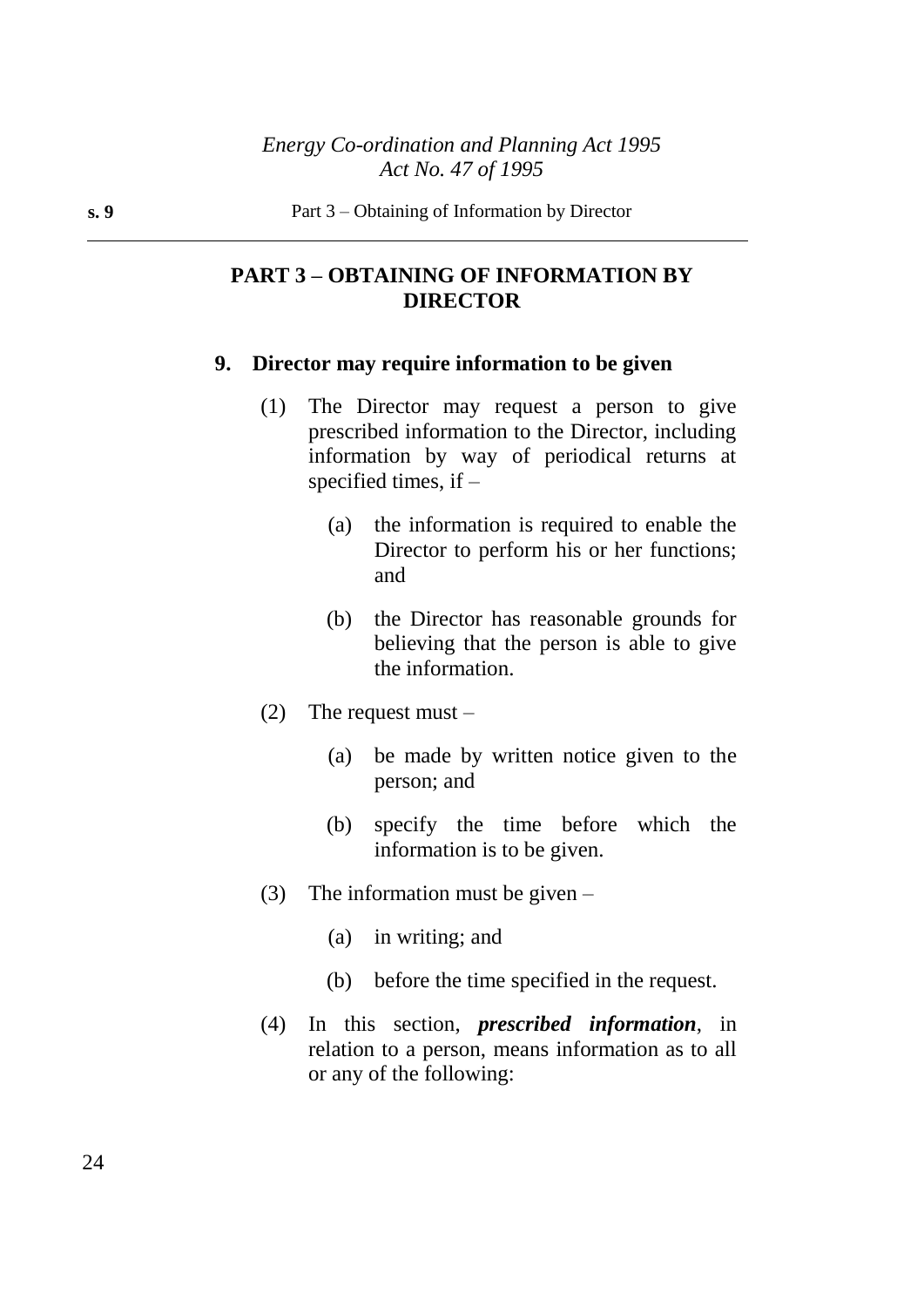#### Part 3 – Obtaining of Information by Director **s. 10**

- (a) the quantity, quality, service or supply of any energy held or required by the person in the State, or imported into the State by the person;
- (b) facilities available to, or held by, the person for storing or distributing energy;
- (c) any works, plant, equipment, apparatus or process that consumes energy and that is used by or available to the person.

#### **10. Trade secrets**

- (1) Where a request is made under section 9 a person may object to complying with it on the ground that it will result in the disclosure of a trade secret.
- (2) An objection must be made in writing served on the Minister within 7 days after the request is received.
- (3) The Minister may by notice in writing exempt the objector from the obligation to comply with the request either in whole or in part.
- (4) For the purposes of this section, *trade secret* means any knowledge or information relating to technology, marketing, energy or energy resources or reserves, or as to the business of the person objecting, that might reasonably be expected to adversely affect the business or interests of that person if disclosed to any other person.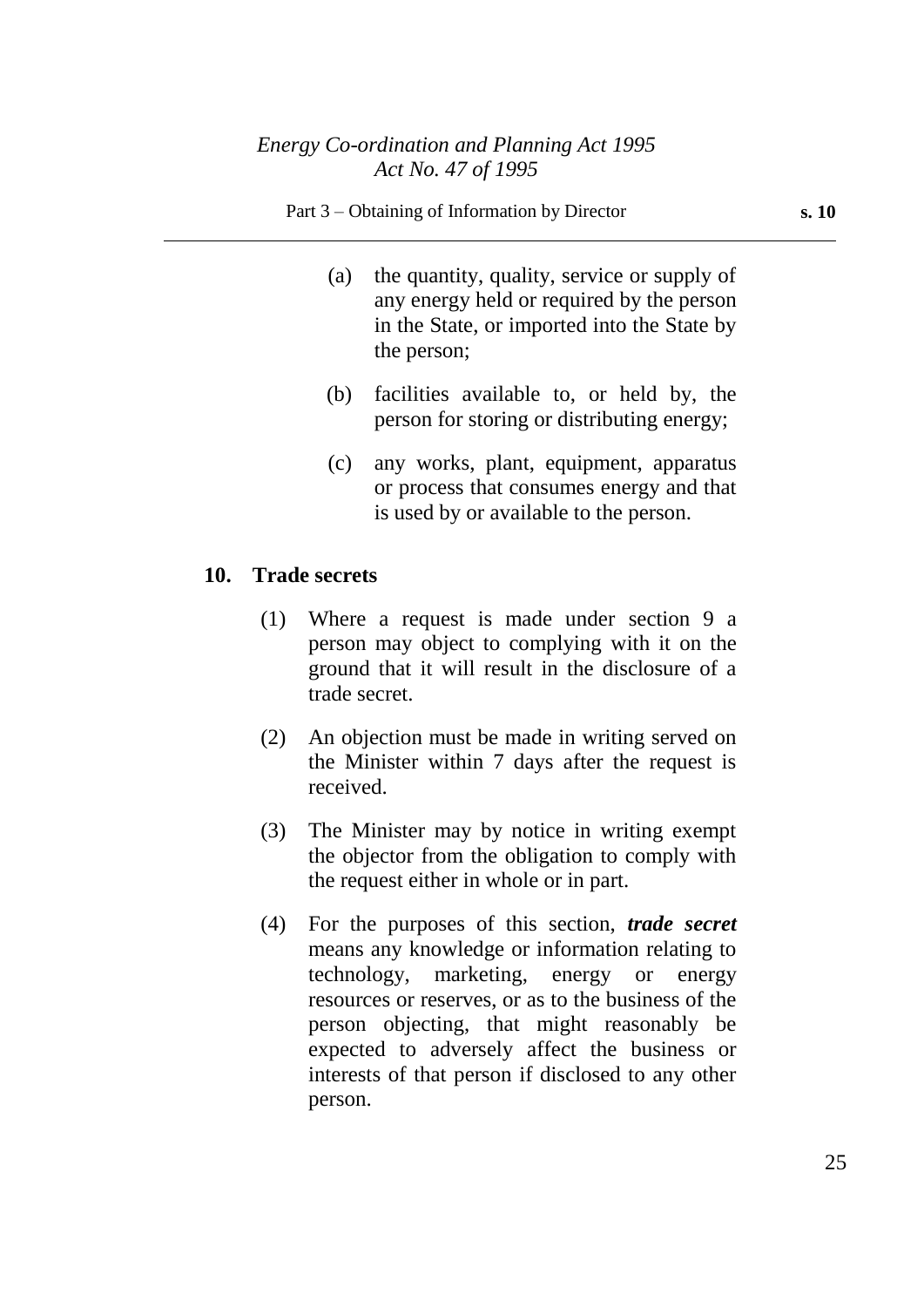## **11. Obligation to comply with request**

(1) Subject to section 10, a person must not, without reasonable excuse, fail to comply with a request under section 9.

Penalty: In the case of –

- (a) a body corporate, a fine not exceeding 200 penalty units; and
- (b) a natural person, a fine not exceeding 50 penalty units.
- (2) A person must not give false or misleading information in response to a request under section 9.

Penalty: In the case of –

- (a) a body corporate, a fine not exceeding 200 penalty units; and
- (b) a natural person, a fine not exceeding 50 penalty units.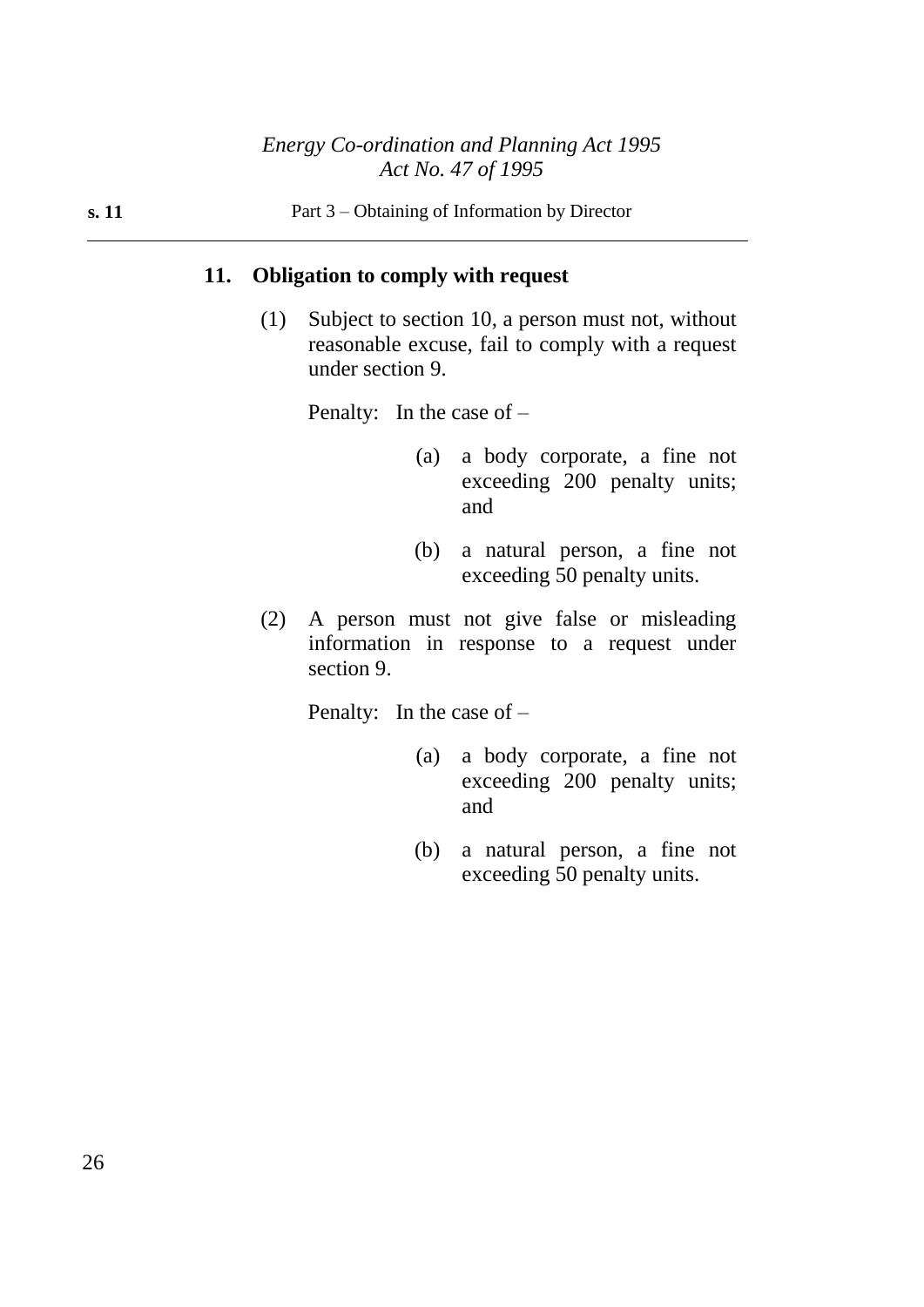## **PART 4 – GENERAL**

### **12. Committees**

- (1) The Minister may establish committees for the purpose of considering and advising on energy matters specified by the Minister.
- (2) Subject to subsection (3), the Minister may  $-$ 
	- (a) prescribe the membership, constitution and procedures of a committee; and
	- (b) discharge, alter or reconstitute a committee.
- (3) The Minister is to appoint a chairperson of every committee established under this section.
- (4) The Minister may determine that a member of a committee is to receive remuneration or an allowance, and if the Minister so determines, the Minister is to fix the remuneration or allowance.
- (5) Subject to this section, a committee may determine its own procedure.
- (6) The Minister may direct the Director to provide a committee with support services and any such direction is to define the support to be provided.

## **13. Annual report**

(1) The Director, not later than 31 October after the end of each financial year, is to prepare and give to the Minister a report on –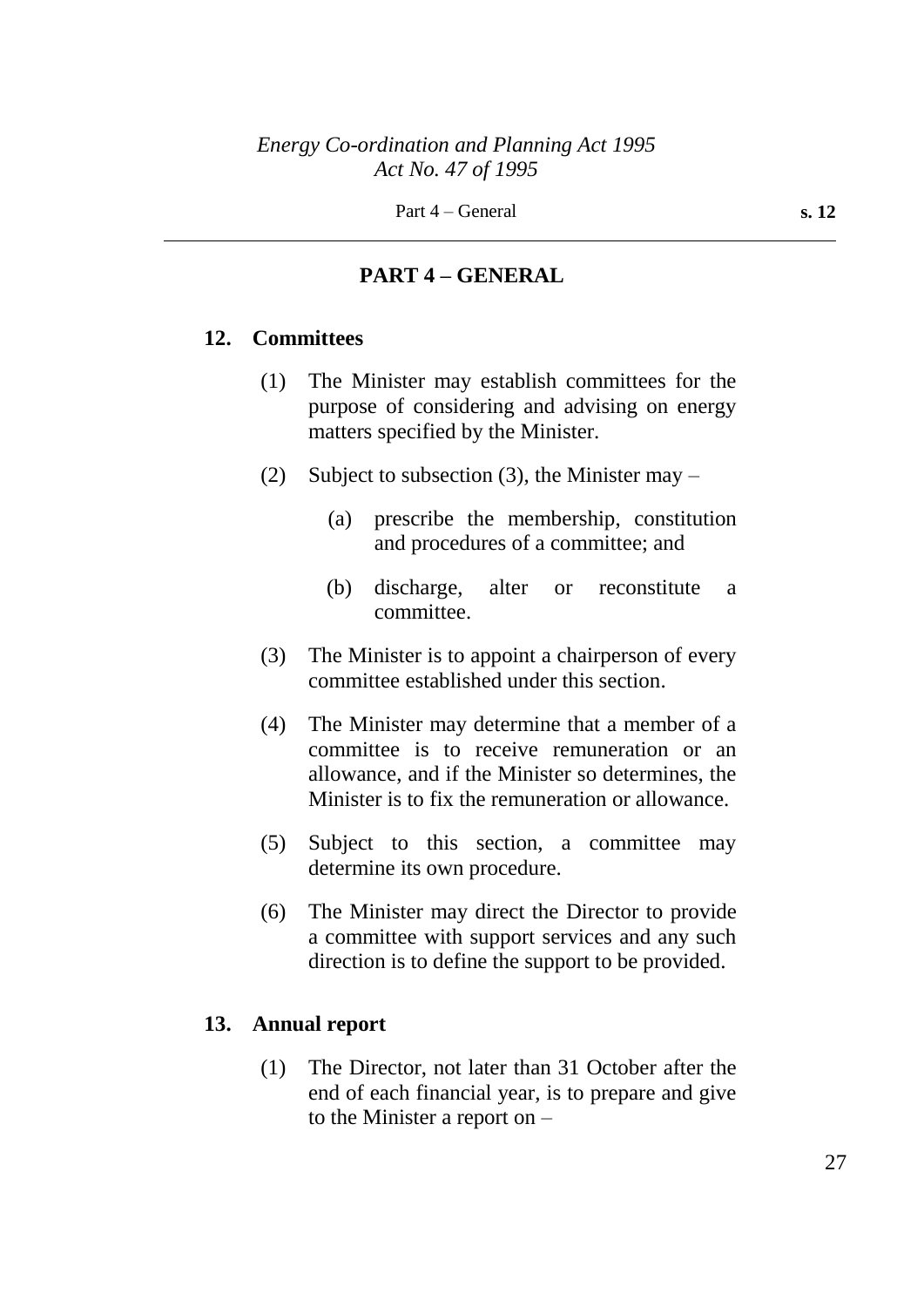**s. 13AA** Part 4 – General

|     |                               | (a) the performance of the Director's<br>functions and the exercise of the<br>Director's powers under this Act in<br>relation to that financial year; and                            |
|-----|-------------------------------|--------------------------------------------------------------------------------------------------------------------------------------------------------------------------------------|
|     | (b)<br>section 3C.            | the progress made towards meeting the<br>renewable energy targets set out in                                                                                                         |
|     | receipt by the Minister.      | (2) The Minister is to cause a copy of the report to<br>be laid on the table of each House of Parliament<br>within 14 sitting days of the House after its                            |
|     | as restrictive trade practice | 13AA. Provision of certain information not to be regarded                                                                                                                            |
| (1) | In this section $-$           |                                                                                                                                                                                      |
|     |                               | <i>authorised person</i> means –                                                                                                                                                     |
|     |                               | (a) a person who holds, under the<br>Electricity Supply Industry Act<br>1995, a licence authorising the<br>generation, transmission<br><b>or</b><br>distribution of electricity; and |
|     | (b)                           | a person who is a prospective<br>licence holder; and                                                                                                                                 |
|     | (c)                           | the Director;                                                                                                                                                                        |
|     |                               | <i>distribution network</i> has the same meaning as<br>in the National Electricity Rules;                                                                                            |

*excluded information* means information in relation to the price, or cost, of goods or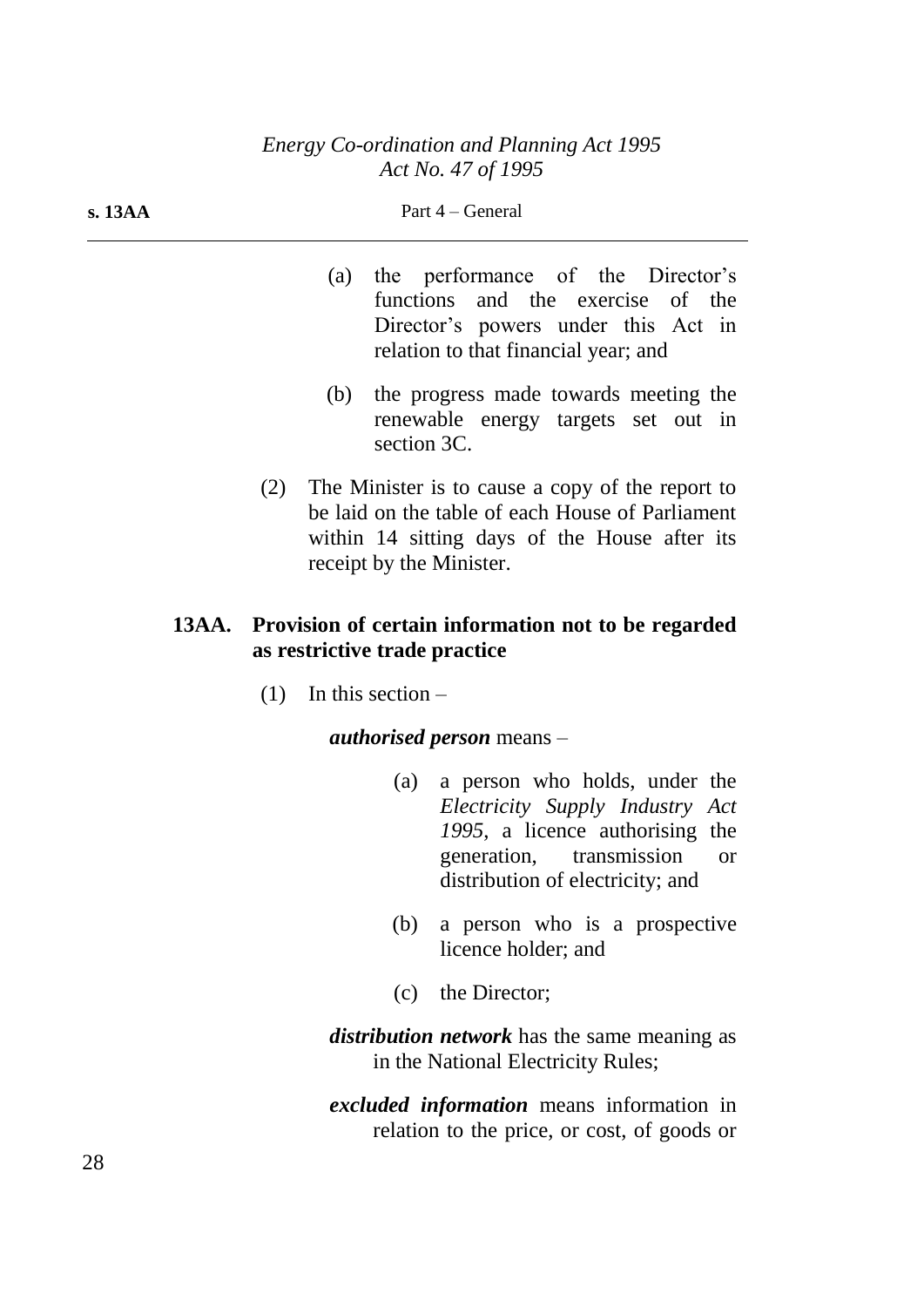Part 4 – General **s. 13AA** 

services required for the development of, or produced or to be produced by, a renewable energy project;

- *National Electricity Rules* means the National Electricity Rules made under the National Electricity Law;
- *network service* has the same meaning as in the National Electricity Rules;
- *prospective licence holder* means a person  $who -$ 
	- $(a)$  wishes
		- (i) to establish, or modify, a connection to a transmission network or a distribution network; or
		- (ii) to receive a network service; and
	- (b) makes a connection enquiry under 5.3.2 or 5.3A.5 of the National Electricity Rules for a connection or service in Tasmania;
- *relevant information* means information, other than excluded information, relating  $\mathsf{to}$ 
	- (a) a renewable energy project; or
	- (b) a connection, or proposed connection, of a renewable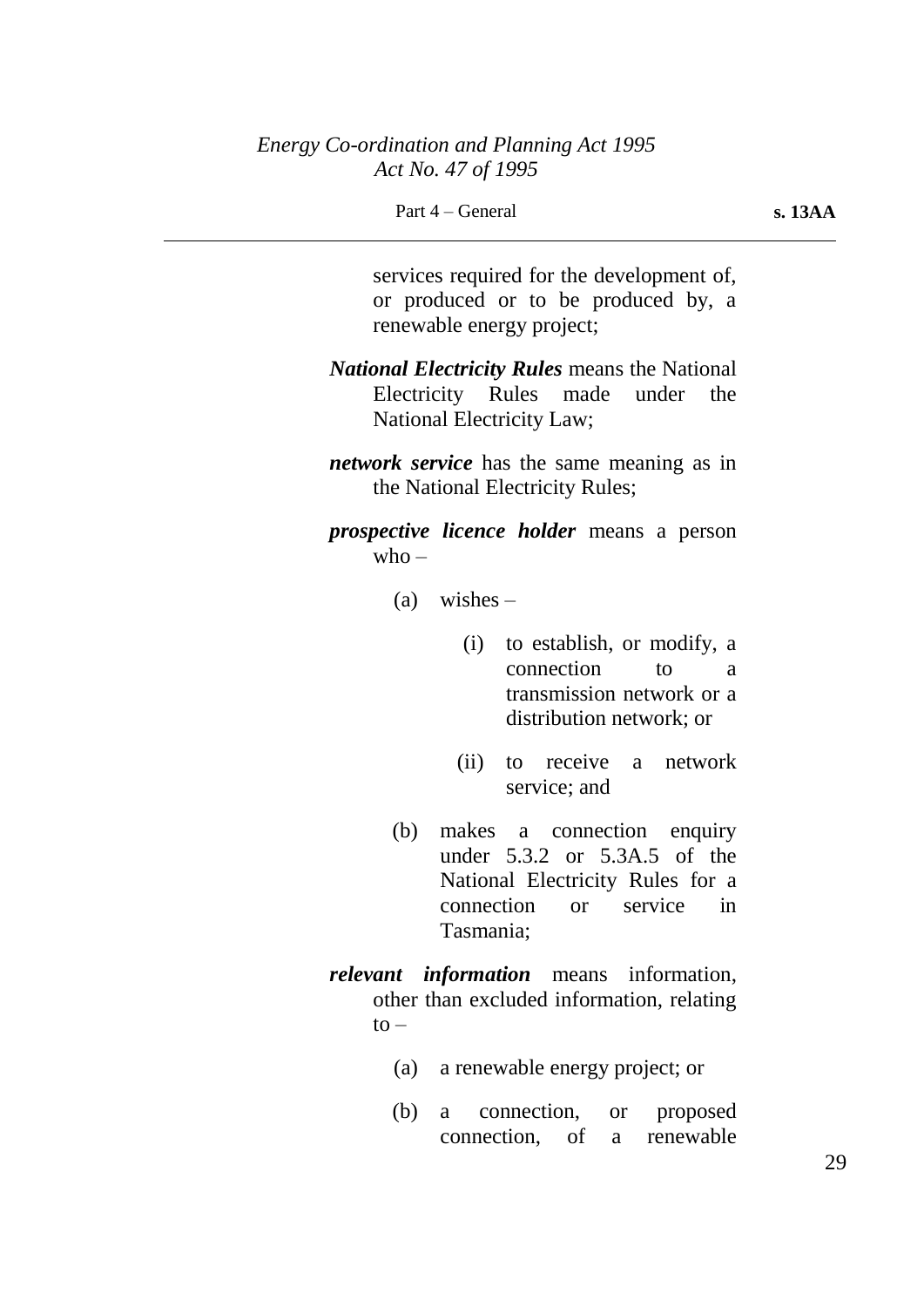| s. 13AA |           | Part 4 – General                                                                                                                                               |
|---------|-----------|----------------------------------------------------------------------------------------------------------------------------------------------------------------|
|         |           | energy project to a distribution<br>network or transmission network;                                                                                           |
|         | renewable | electricity<br>energy<br>means<br>generated $-$                                                                                                                |
|         | (a)       | by utilising renewable<br>energy<br>sources; or                                                                                                                |
|         | (b)       | by converting renewable energy<br>sources into electricity;                                                                                                    |
|         |           | <i>renewable energy project</i> means –                                                                                                                        |
|         | (a)       | a development consisting of; or                                                                                                                                |
|         | (b)       | a proposed development that is to<br>consist of $-$                                                                                                            |
|         |           | the installation of plant, equipment, lines,<br>premises, or infrastructure, to enable the<br>generation, transmission or distribution<br>of renewable energy; |
|         |           | <i>transmission network</i> has the same meaning<br>as in the National Electricity Rules.                                                                      |
|         |           | The provision by an outhorized negative                                                                                                                        |

(2) The provision by an authorised person, to another authorised person, of relevant information is, to the extent that the provision of the information may be used to draw an inference that there has been a contravention of Part IV of the *Competition and Consumer Act 2010* of the Commonwealth, authorised for the purposes of section 51(1) of that Act.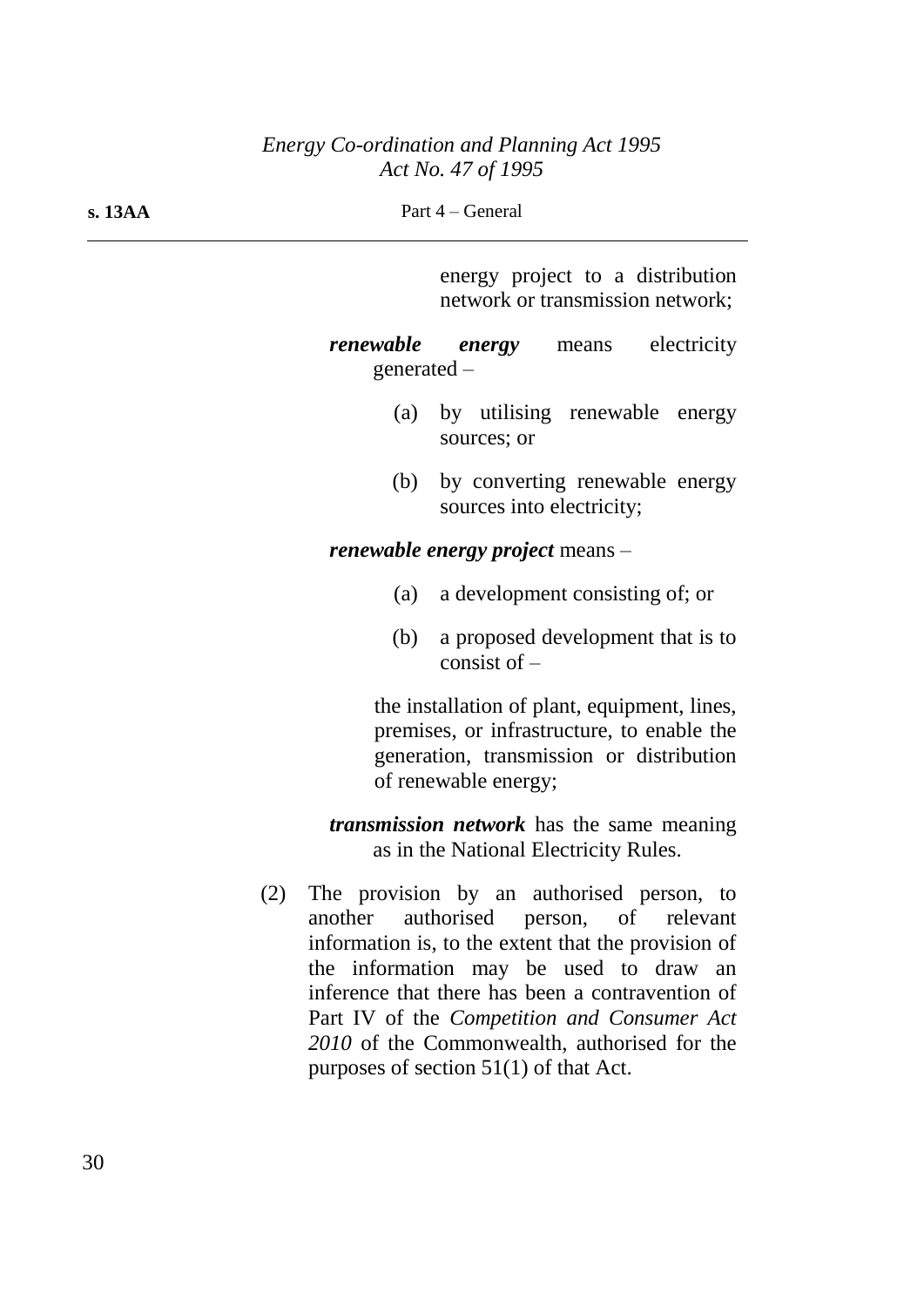## **13A. Immunity from liability**

The Director, when acting or purporting to act as Director or as Co-ordinator, or the Assessor or another person acting, or purporting to act, in good faith in the administration of this Act incurs no civil liability except –

- (a) a liability for negligence; and
- (b) a liability for which express provision is made by or under this Act.

### **14. Regulations**

- (1) The Governor may make regulations for the purposes of this Act.
- (2) Regulations under this section may
	- (a) authorise any act, matter or thing in relation to which the regulations may be made to be from time to time determined, applied or regulated by the Director; and
	- (b) be made subject to such conditions or be made so as to apply differently according to such factors as may be specified in the regulations or according to such limitations or restrictions, whether as to time or circumstance or otherwise, as may be so specified; and
	- (c) provide that a contravention of, or a failure to comply with, any of the regulations is an offence; and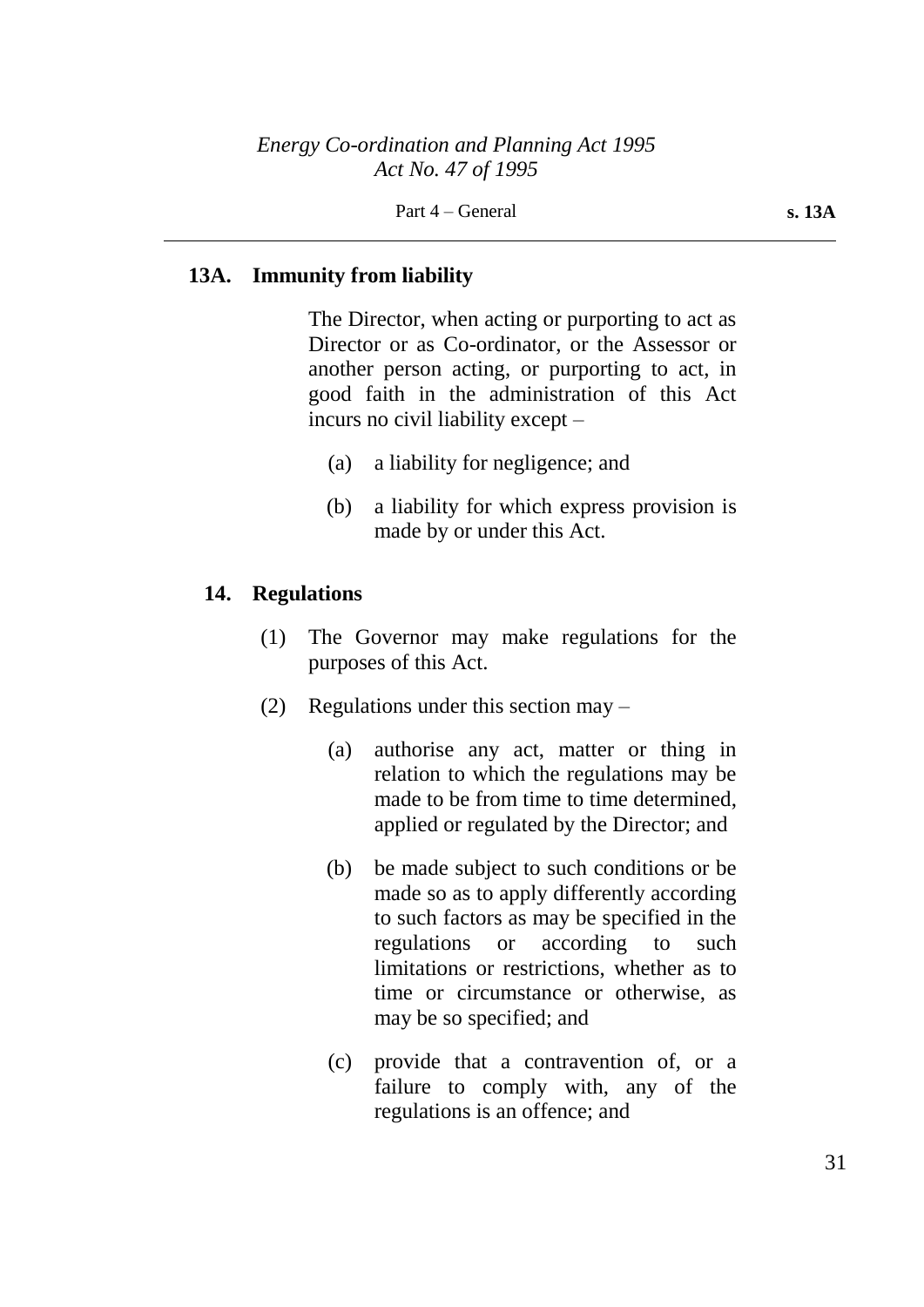#### **s. 15** Part 4 – General

(d) in respect of such an offence, provide for the imposition of a fine not exceeding 100 penalty units and, in the case of a continuing offence, a further fine not exceeding 10 penalty units for each day during which the offence continues.

### **15. Administration of Act**

Until provision is made in relation to this Act by order under section 4 of the *Administrative Arrangements Act 1990* –

- (a) the administration of this Act is assigned to the Minister for Energy; and
- (b) the department, within the meaning of that Act, responsible to the Minister for Energy in relation to the administration of this Act is the Office of Energy Planning and Conservation.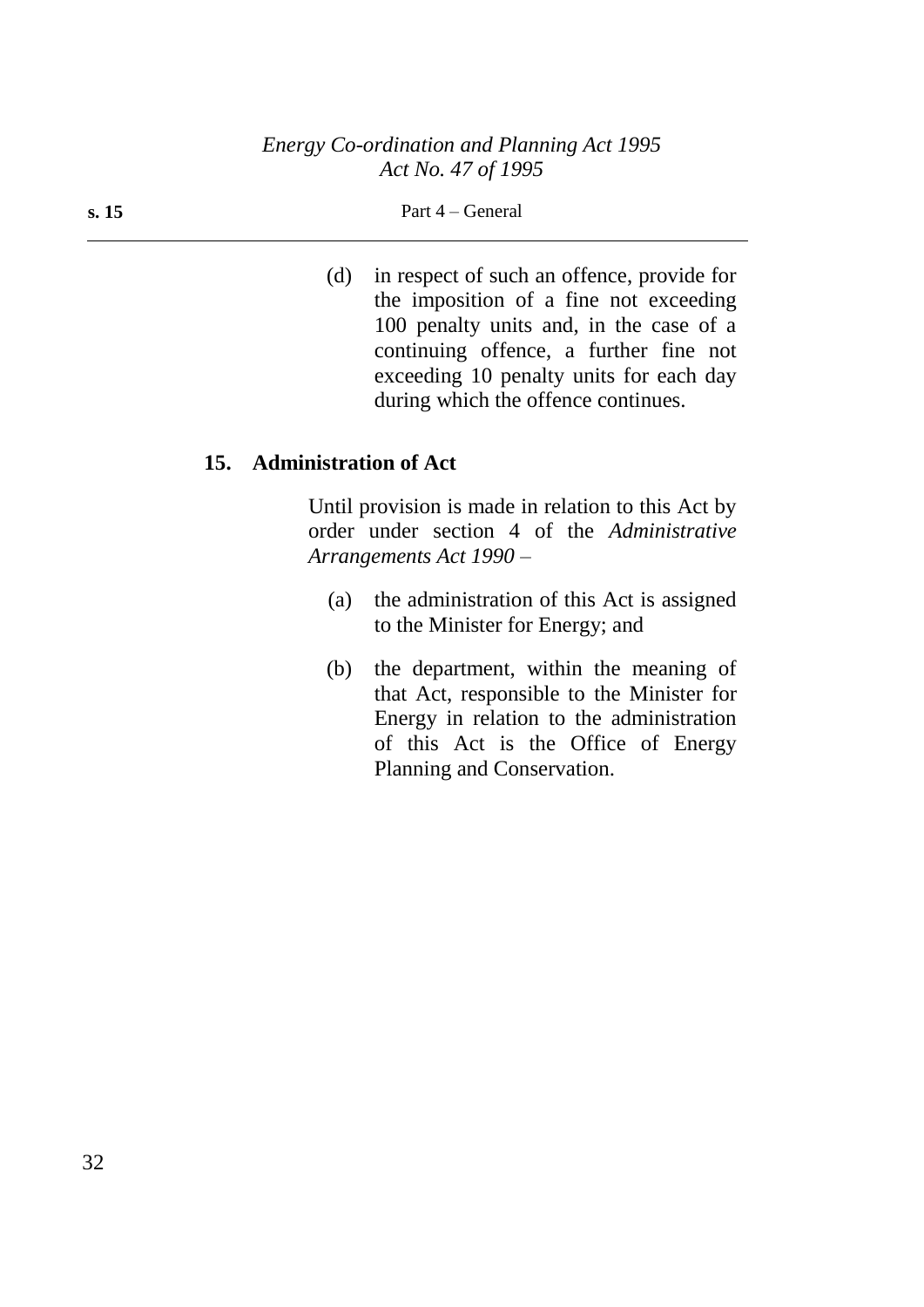#### **NOTES**

The foregoing text of the *Energy Co-ordination and Planning Act 1995* comprises those instruments as indicated in the following table. Any reprint changes made under any Act, in force before the commencement of the *Legislation Publication Act 1996*, authorising the reprint of Acts and statutory rules or permitted under the *Legislation Publication Act 1996* and made before 27 November 2020 are not specifically referred to in the following table of amendments.

| Act                                                                                                   | Number and year | Date of<br>commencement |
|-------------------------------------------------------------------------------------------------------|-----------------|-------------------------|
| <i>Energy Co-ordination and Planning Act</i> No. 47 of 1995<br>1995                                   |                 | 11.9.1996               |
| State Service (Consequential and<br>Miscellaneous Amendments) Act<br>2000                             | No. 86 of 2000  | 1.5.2001                |
| <b>Financial Management and Audit</b><br>Amendment Act 2003                                           | No. 42 of 2003  | 4.7.2003                |
| Energy Co-ordination and Planning<br>Amendment Act 2019                                               | No. 4 of 2019   | 9.4.2019                |
| <b>Legislation Publication Act 1996</b>                                                               | No. 17 of 1996  | 9.4.2019                |
| <b>Energy Co-ordination and Planning</b><br>Amendment (Tasmanian Renewable<br>Energy Target) Act 2020 | No. 41 of 2020  | 27.11.2020              |

## **TABLE OF AMENDMENTS**

| Provision affected | How affected                                            |
|--------------------|---------------------------------------------------------|
| Section 3          | Amended by No. 17 of 1996, No. 4 of 2019, s. 4 and No.  |
|                    | 41 of 2020, s. 4                                        |
| Section 3A         | Inserted by No. 4 of 2019, s. 5                         |
| Section 3B         | Inserted by No. 41 of 2020, s. 5                        |
| Section 3C         | Inserted by No. 41 of 2020, s. 5                        |
| Section 4          | Amended by No. 86 of 2000, Sched. 1                     |
| Section 6          | Amended by No. 86 of 2000, Sched. 1                     |
| Division 1         | Inserted by No. 4 of 2019, s. 6                         |
| Division 2         | Inserted by No. 4 of 2019, s. 6                         |
| Division 3         | Inserted by No. 4 of 2019, s. 6                         |
| Division 4         | Inserted by No. 4 of 2019, s. $6$                       |
| Section 13         | Amended by No. 42 of 2003, Sched. 1 and No. 41 of 2020, |
|                    | s. 6                                                    |